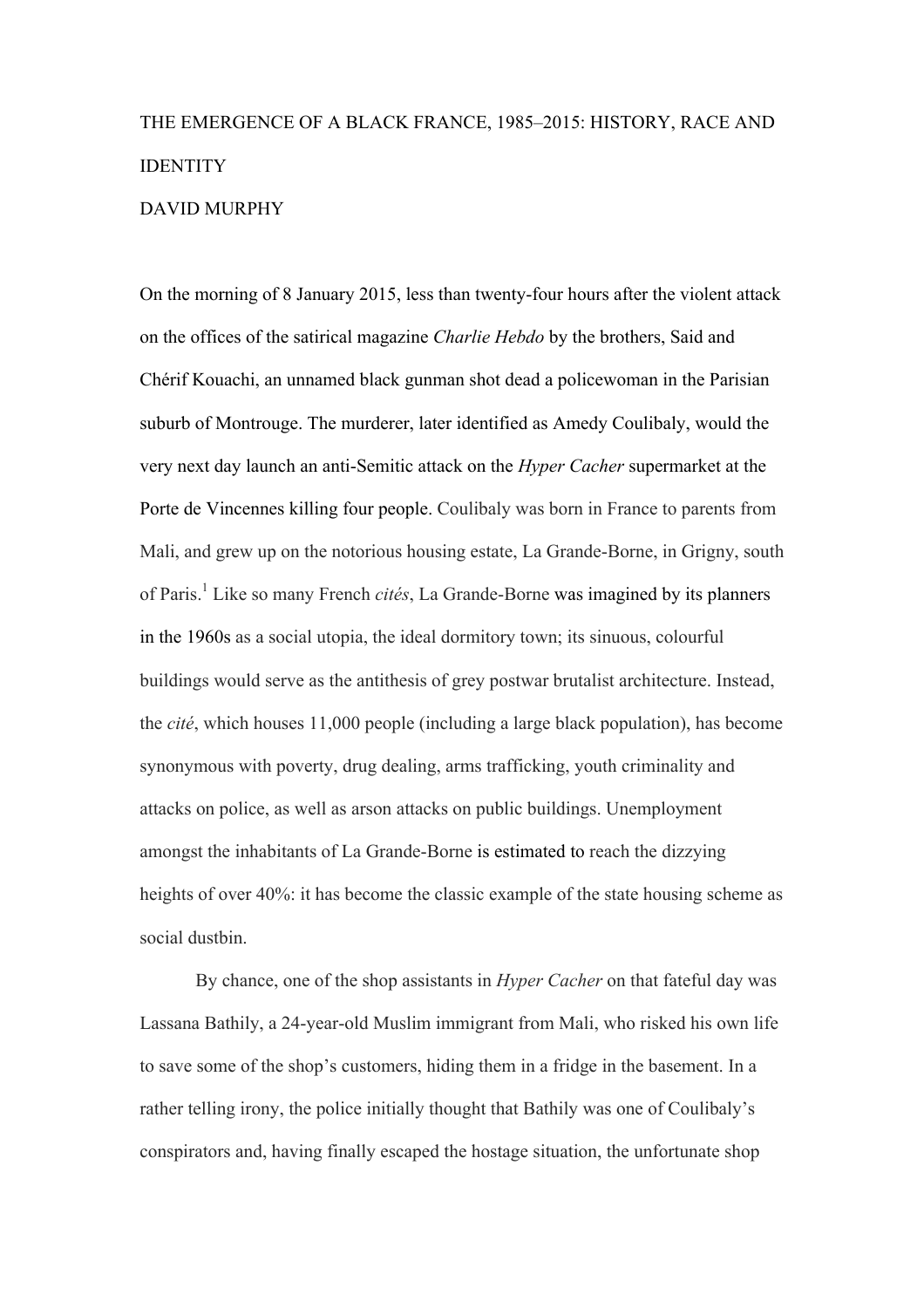assistant spent his first 90 minutes of freedom hand-cuffed in police custody. However, as the siege ended, relieved customers told police and reporters of Bathily's heroism and he soon found himself lauded by the French public and a political elite desperate to draw some positives from the most harrowing week in recent French history. An online petition launched two days after the supermarket attack by the *Conseil Représentatif des Associations Noires* (CRAN) had, within a week, received over 300,000 signatures supporting its request that the President should grant Bathily French citizenship and award him the *Légion d'honneur*. <sup>2</sup> On 20 January, he was duly awarded French nationality in a public ceremony at the Ministry for the Interior. The ceremony was conducted by the Prime Minister, Manuel Valls, and the Interior Minister, Bernard Cazeneuve, while several other government ministers were in the audience, seated alongside representatives of the major religions and, somewhat ironically, representatives of the associations that had fought to help Bathily remain in France when threatened with expulsion several years previously.

Bathily's story reflects the complexity of sub-Saharan African immigration to France: at the age of 15, he left his mother in Mali to live with his father who had long been based in Paris; at the end of his studies, he was faced with an 'obligation de quitter le territoire' but with the aid of some of his former teachers, part of the *Réseau Éducation sans frontières*, he was able to gain a *titre de séjour* that had been renewed annually until the events of 9 January 2015. Valls and Cazeneuve both lauded the young man's bravery, and the Interior Minister attempted, somewhat implausibly, to divorce his courageous acts from the decision to grant him citizenship. As *Le Monde*'s reporter noted:

Faut-il croire le ministre de l'intérieur lorsqu'il lui lance un « vous auriez été naturalisé, car la citoyenneté française n'est pas réservée aux braves » ? Les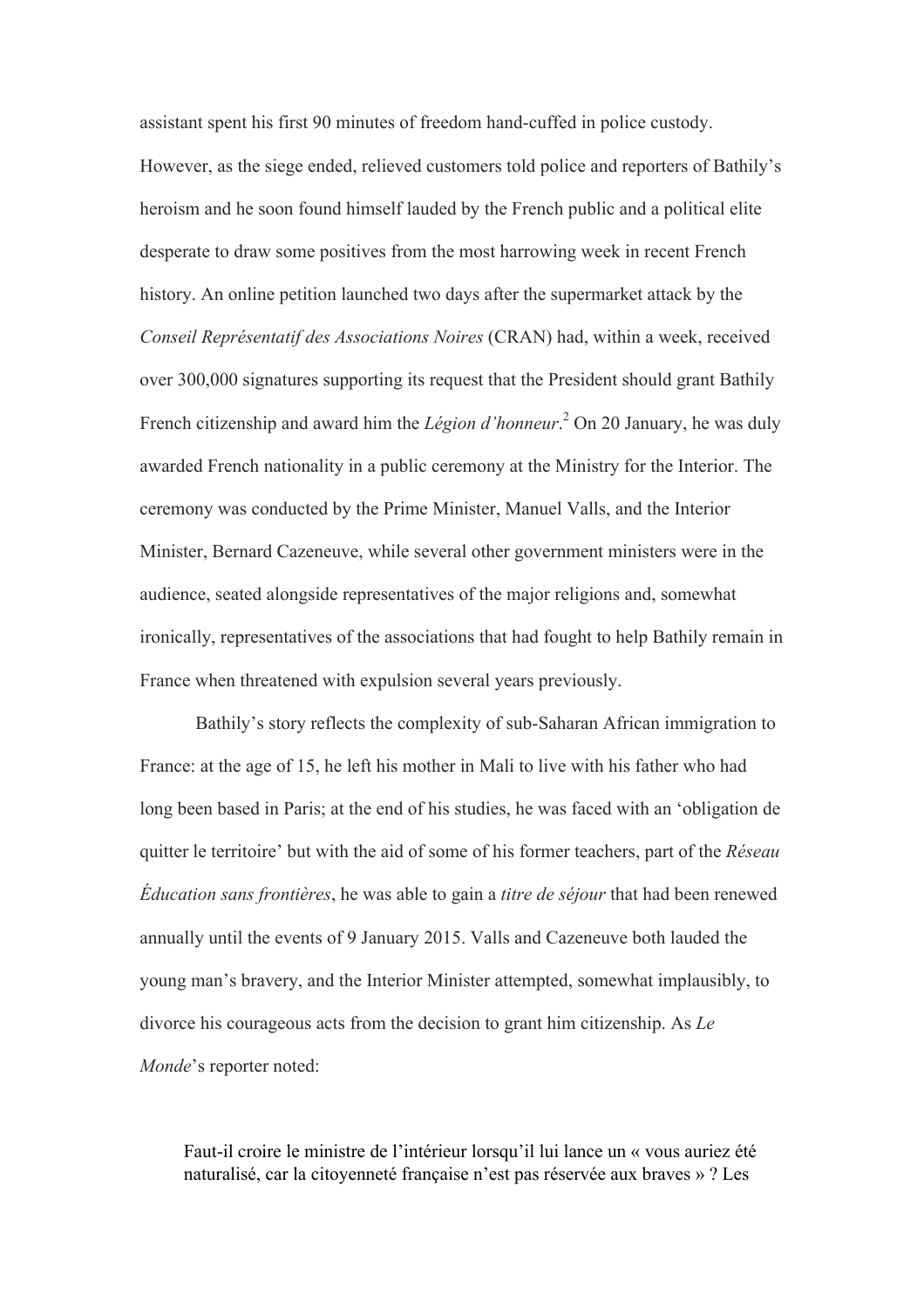données chiffrées ne plaident pas vraiment pour les paroles ministérielles, puisque seuls 57 610 personnes ont obtenu la nationalité française par décret en  $2014<sup>3</sup>$ 

The journalist goes on to note, however, that the trend in recent years has been towards greater numbers of immigrants being granted French nationality. Indeed, Cazeneuve declared that he had 'relancé le processus de naturalisation, car c'est une chance pour notre pays' and went on to reminisce about his father, 'instituteur de la République', who had brought children of different religions together in the classroom to forge them into French citizens, while Valls reminded the audience of his own itinerary, as the Spanish-born son of immigrants to France. The moral of these stories was self-evident: the Republican model of integration was still very much operative.

What do the starkly contrasting stories of these two young men, Amedy Coulibaly and Lassana Bathily, tell us about the position of black people in contemporary France? In many ways, Coulibaly is the type of nightmare figure who not only fuels the perpetually outraged and anxious imagination of *Le Figaro* and other right-wing sources but is also at the heart of a more generalized fear of the nonwhite, Muslim other who menaces an idealized secular notion of the Republic. Bathily's case offers an obvious counterbalance to such fears. As Valls's words had stressed, yesterday's *sans-papiers* could be today's Republican hero: the black African Muslim immigrant can serve the Republic and become French.

This article aims to demonstrate that this duality in the perception of black people in France has a long history but it has taken on new forms and gained a new urgency over the past thirty years. The notion of a 'France arabe' has long had political and cultural currency – and was clearly at the heart of *Le Figaro magazine*'s alarmist front cover back in  $1985<sup>4</sup>$  – but that of 'la France noire' is still relatively new.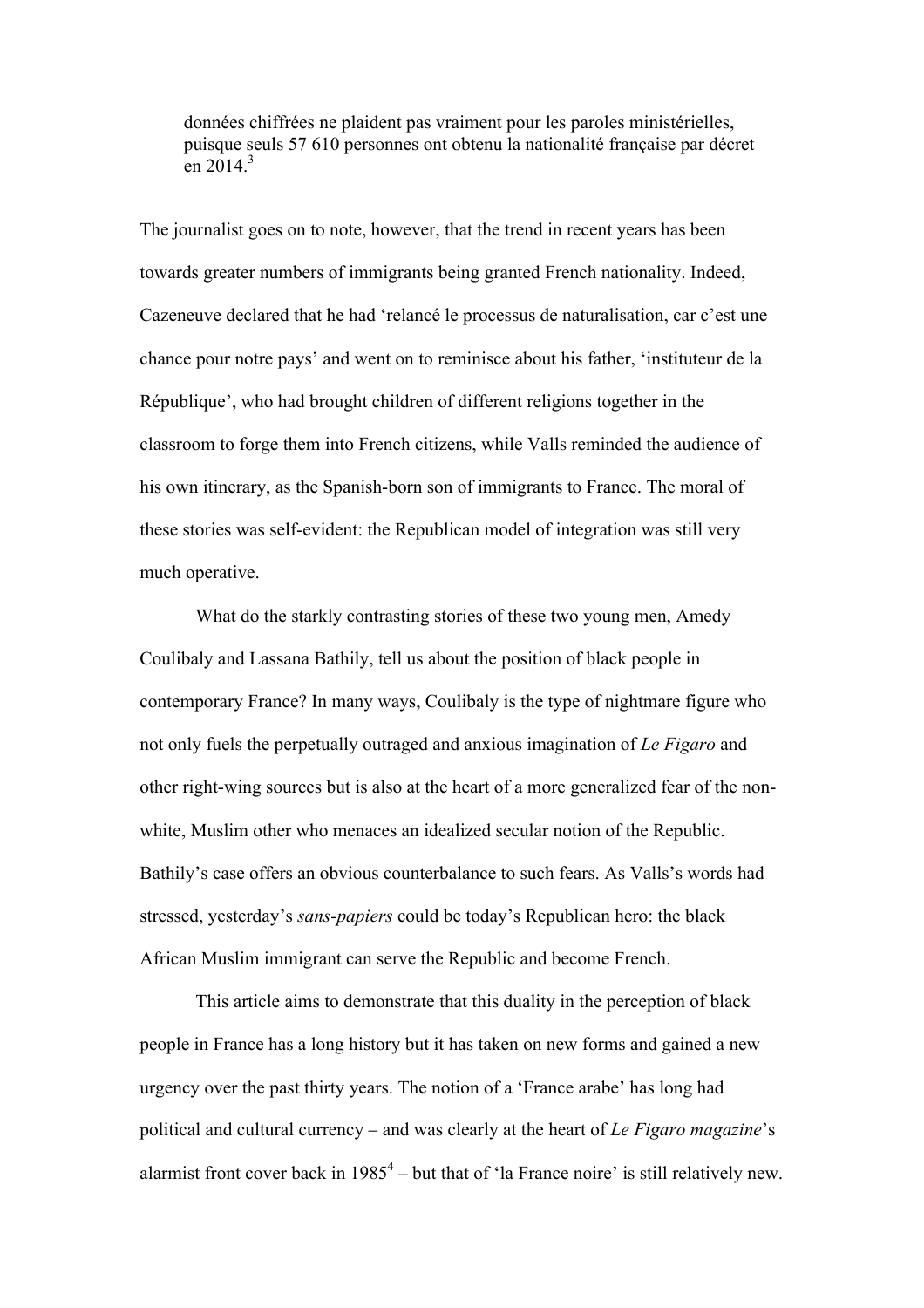The article will thus explore why 'Black France' has now become a common popular and critical term. In addition, it will examine some of the main arguments that have come to underpin discussion of 'black' questions in France, exploring the parameters of the 'black debate' over the past decade or so and the ways it which has been intertwined with the wider 'postcolonial debate'. Finally, the article will examine a handful of key figures who might be seen to represent different facets of this emerging 'France noire'.

#### **The history of 'Black France': friends and enemies**

At the end of the First World War, perhaps the best-known and most respected black man in France was Blaise Diagne, the Senegalese representative in the *Chambre des députés*. The first black African to be elected to this role, he was initially feared by the colonial administration as a threat to French authority in the colonies: however, although he pushed for greater rights for the small number of Senegalese who enjoyed the status of French *citoyens* as inhabitants of the *quatre communes*, Diagne was no anti-colonial revolutionary. He soon proved himself a loyal servant of France, not least when, in January 1918, he accepted an invitation from Clemenceau, desperate for the extra troops that might finally bring the war to a successful conclusion while limiting the loss of further French lives, to lead a recruitment tour in French West Africa.

If the First World War served as a crucible in which the likes of Diagne and thousands of African recruits could prove their loyalty to France, then the conflict also sowed the seeds of a radical anti-colonialism that would eventually gain momentum in the aftermath of the second world conflict. In the mid-1920s, the figurehead of black anti-colonial thought and activism was Lamine Senghor, a former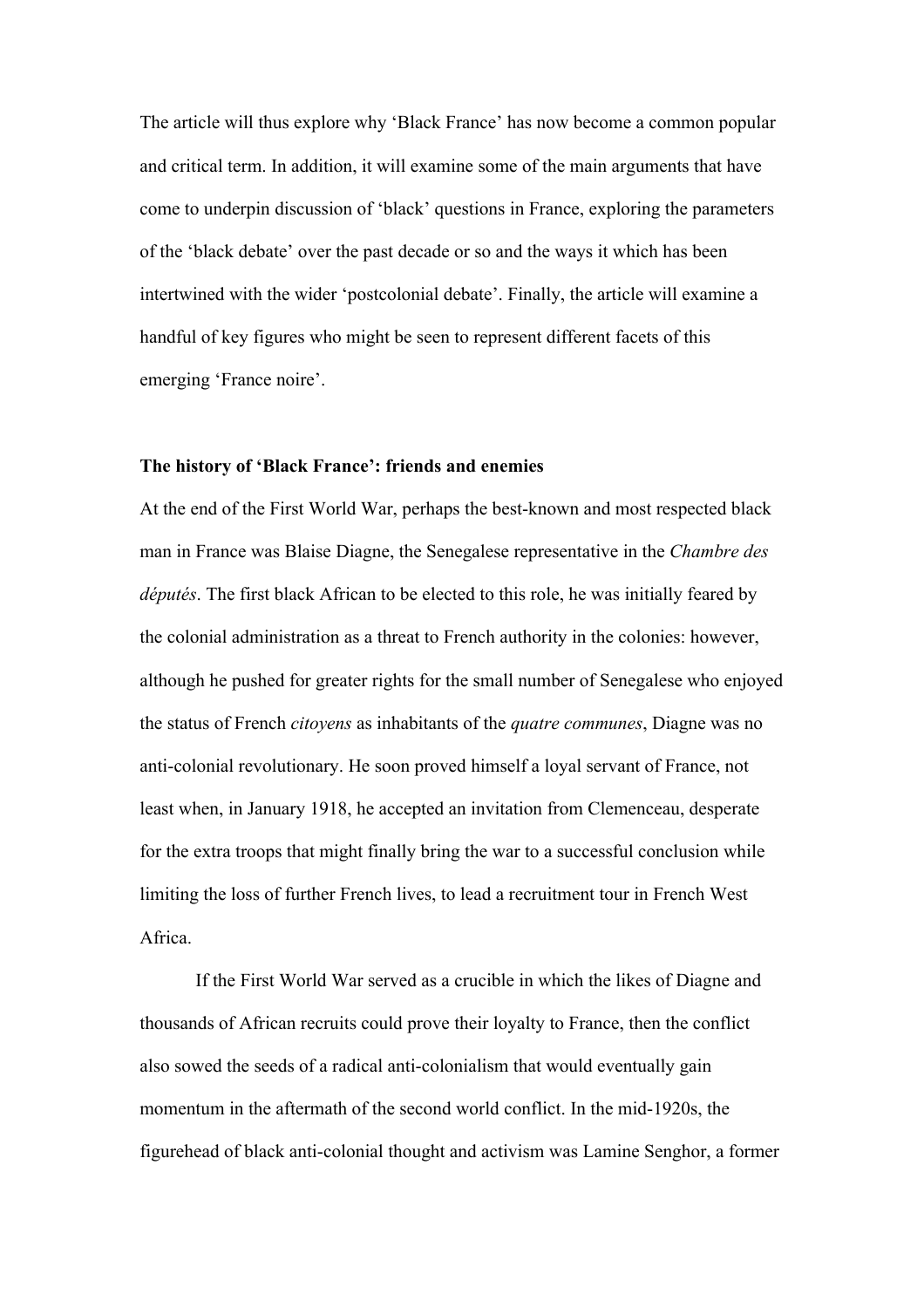*tirailleur sénégalais*, who had received the *croix de guerre* for his heroism during the war. Senghor first emerged as an activist within the *Union intercoloniale*, an organization created by the French Communist Party to group together anti-colonial activists from across the empire. Then, in 1926, he created France's first genuinely popular black movement, the *Comité de Défense de la Race Nègre* (CDRN), drawn largely from the small working-class black communities in the ports and major towns across the country. It was in his capacity as President of the CDRN that he was invited to deliver a speech at the inaugural congress of the League against Imperialism in Brussels in February 1927.<sup>5</sup> For the French anti-communist right, Lamine Senghor became living proof that the Soviet Union would seek to bring down France and its empire through an alliance with its colonial subjects.<sup>6</sup>

It is important not to over-simplify the parallels between the interwar years and the present: one can be loyal to France without believing in the values of a long defunct empire, while the *bête noire* of communism, which saw black and white activists work together, has today been replaced by a perceived non-white Islamic fundamentalist threat. However, one does not need to agree entirely with the authors of a recent volume who declare that *Les Années 30 sont de retour* to identify similar patterns at work today to those that operated in the interwar period through which black subjects are deemed either loyal or hostile to the Republic.*<sup>7</sup>* Within this binary logic, Blaise Diagne can be shown to have proved his loyalty in France's hour of need while Lamine Senghor turned on the nation he had served, acting on behalf of a foreign power. As is so often the case with minority groups, any form of dissent or opposition to the status quo can be mobilized as grounds to undermine the individual's very right to be considered French.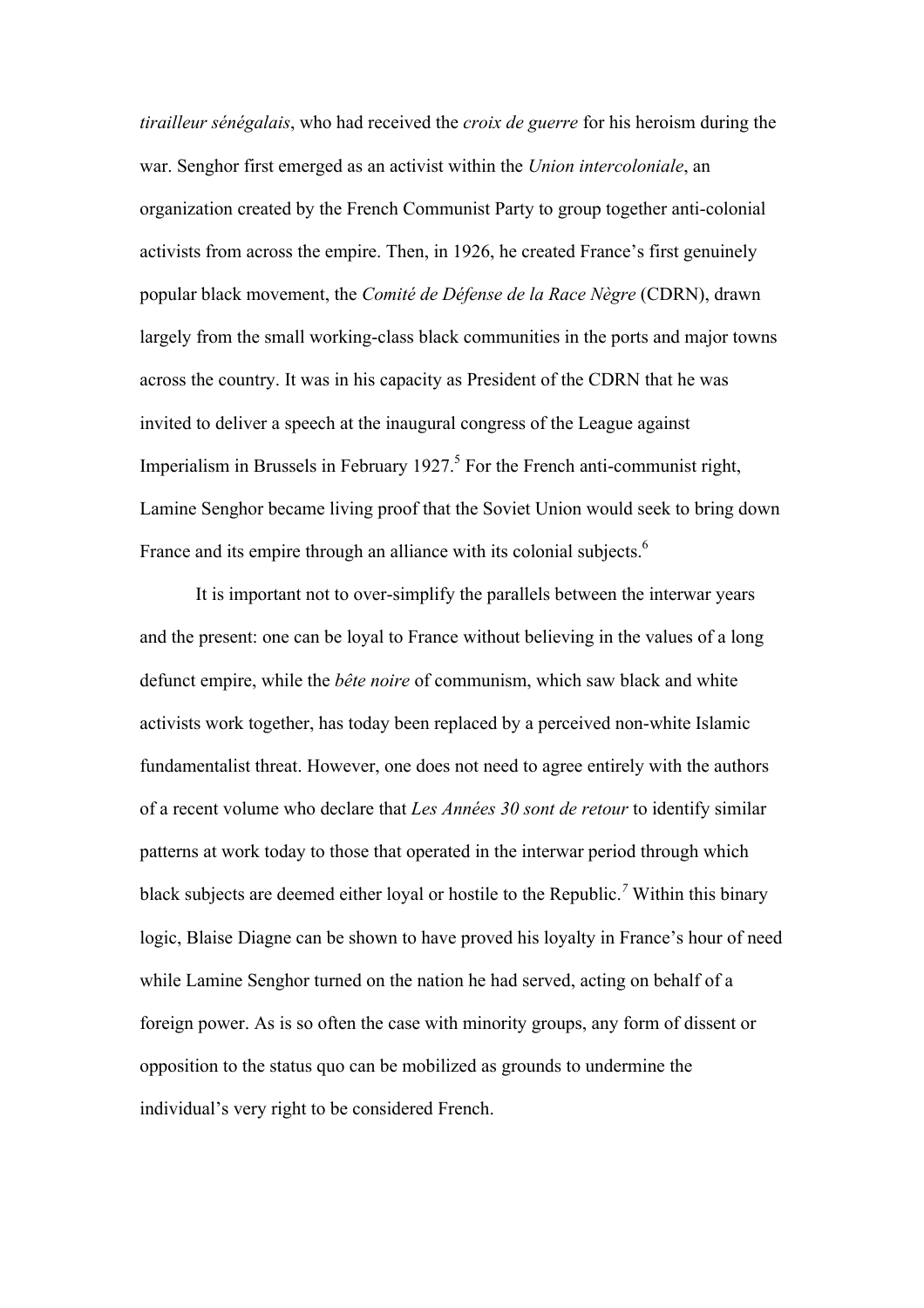Black people in France do not need to be an Amedy Coulibaly to have their loyalty to France questioned. For instance, in the early stages of her career, the French novelist Marie NDiaye always insisted that she was simply a writer, not a black writer: her Senegalese father had played no real role in her life and she had grown up embedded in white metropolitan French culture. In an August 2009 interview given by NDiaye to *Les Inrockuptibles*, she criticised the Sarkozy government's attempts to impose a restricted notion of French identity through its much-derided 'grand débat sur l'identité nationale' (she declared the France promoted by Sarkozy to be 'monstrueuse'). When NDiaye was awarded the Prix Goncourt in November 2009, the *Inrockuptibles* interview was unearthed and the UMP deputy for Seine-Saint-Denis, Éric Raoult declared that 'Les prises de position de Marie Ndiaye sont inacceptables. […] Une personnalité qui défend les couleurs littéraires de la France se doit de faire preuve d'un certain respect à l'égard de nos institutions.'8 The warning could not have been clearer: NDiaye's Frenchness was deemed to be dependent on an uncritical acceptance of a perceived status quo.

## **The rise of black studies** *à la française*

Over the past five or six years, a wide range of academic and more popular texts, as well as wider cultural artefacts – from exhibitions to television series to documentary films – have sought to position what is now commonly termed 'La France noire' within a wider historical framework that extends beyond the wave of mass migration that began during the *trente glorieuses*. The history of black culture in France prior to the Second World War had long been dominated by accounts of jazz, Josephine Baker and the *vogue nègre* of the 1920s or, for those more interested in literature, the story of Aimé Césaire, Léon Damas, Léopold Senghor and the birth of Negritude in the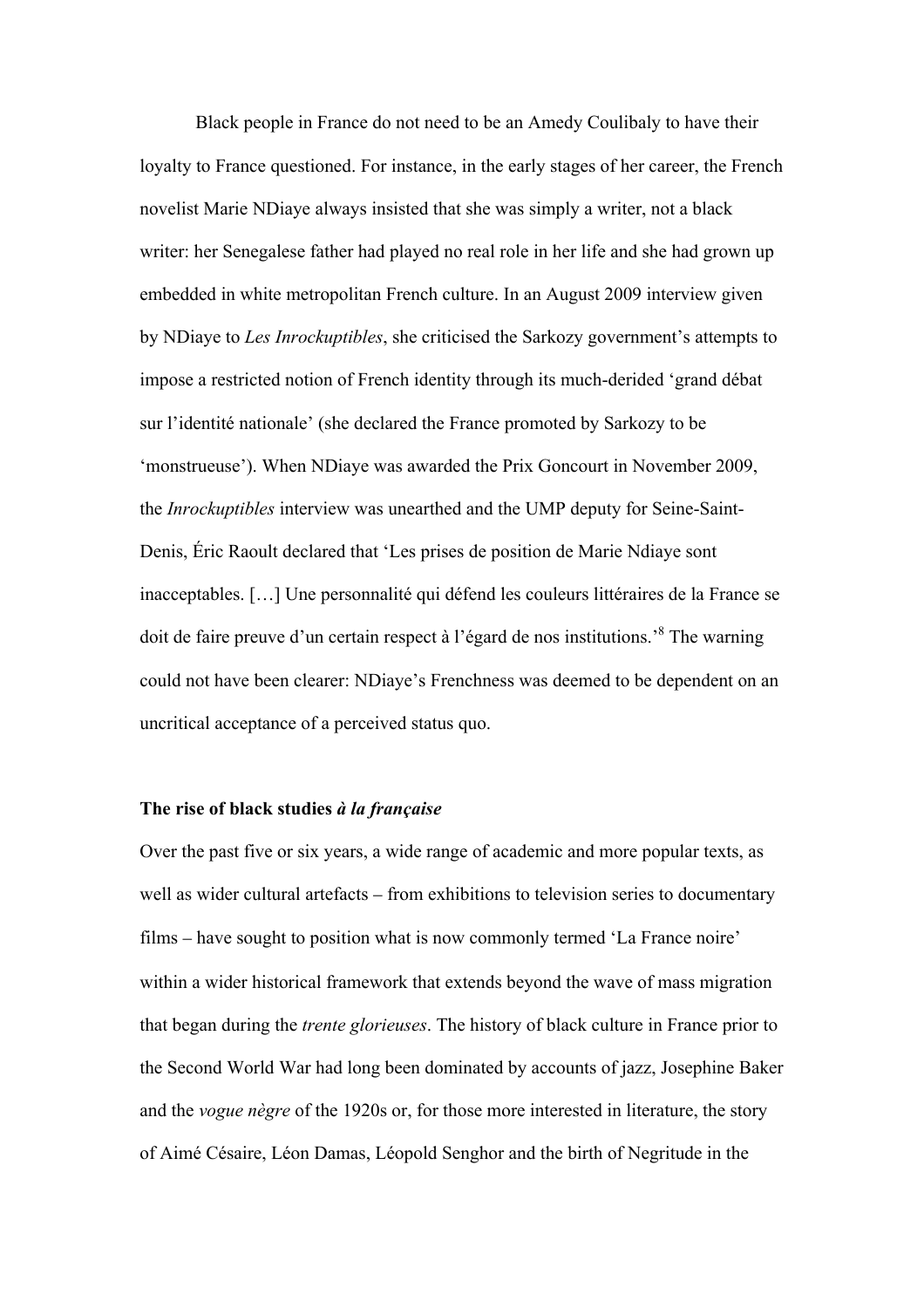1930s. Many such accounts have sought, with some justification, to celebrate France's famed racial tolerance that was so clearly illustrated during the First World War when the coded racial hierarchies at work in the colonial Republic came face to face with the brutal segregationist mentality of the US army.

Now, though, a wider and more complex history has emerged. For instance, the *beau-livre*, *La France Noire* (2011), edited by Pascal Blanchard, a leading figure in the ACHAC collective of scholars, bore the sub-title 'trois siècles de présences', promoting a historical engagement that encompasses slavery and colonialism, as well as more recent patterns of migration.<sup>9</sup> A few months later, a documentary film, *Noirs de France* (2012), co-directed by Blanchard (with Juan Gelas) was screened to audiences over three weeks on France 5: the film acted as a tele-visual companion to *La France noire* and its sub-title, 'de 1889 à nos jours: une histoire de France', declared a similar (if slightly less ambitious) desire to give greater depth to black French history.<sup>10</sup> A few years earlier, Pap Ndiaye's *La Condition noire* (2008), a text primarily devoted to the contemporary situation of black people in France, dedicated a chapter to exploring 'une histoire des populations noires de France'.<sup>11</sup> One of the most high profile historical interventions was provided by the former footballer and now activist Lilian Thuram (who will be examined in greater detail below). As its sub-title suggests, his best-selling book *Mes étoiles noires: de Lucy à Barack Obama*, outlined a popular black history that extended across the centuries (and, indeed, millennia in the case of the prehistoric figure known as Lucy) and was transnational in reach.<sup>12</sup> Thuram has become a close collaborator with Blanchard and the ACHAC collective, working to promote a broad anti-racist agenda, not least through a major exhibition at the Musée du Quai Branly in late 2011–early 2012 – *Exhibitions:*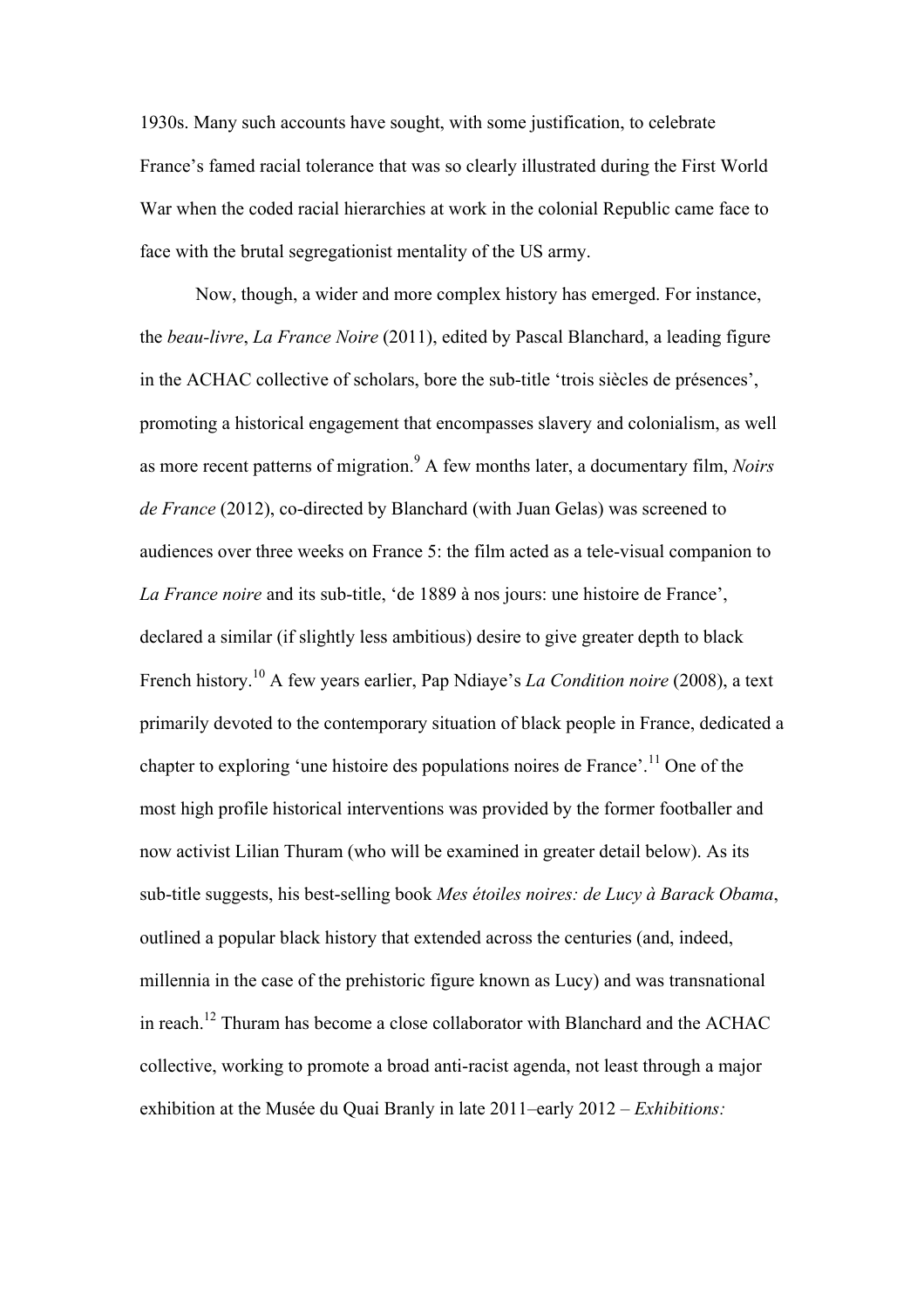*L'Invention du sauvage* – exploring the history of 'human zoos' in France and elsewhere in the Western world.<sup>13</sup>

The centenary of the First World War has witnessed a surge of both official and popular initiatives to mark the contribution of colonial, and in particular black, troops to the French cause in that conflict. To cite just a few examples, an exhibition on 'les tirailleurs sénégalais et la Grande Guerre' was launched at the Institut Français de Dakar in November 2014; a bande dessinée in the popular series, *L'Homme de l'année*, places a *tirailleur* at the heart of its story concerning the search for the unknown soldier to be interred under the Arc de triomphe in November 1920; and a television series *Frères d'armes* (directed by Rachid Bouchareb in collaboration with Pascal Blanchard) featuring fifty short portraits of colonial soldiers (many of them black) who fought for France in various wars has been screened on a number of French TV channels.<sup>14</sup> The material highlighted in these forums may not have been new to many scholars, but the impact of these cultural interventions has been to create among a wider public a sense of a lost history at last being rediscovered.

When taken collectively, these works can be seen to have inaugurated a field of black studies *à la française*, one that has strong roots in the academy but that has also proven capable of reaching a much wider public. Pap Ndiaye's *La Condition noire* was a genuine media phenomenon with some of the more breathless commentators appearing to believe that the author had somehow single-handedly invented black studies in France, ignoring previous work by both French and Anglophone scholars. Although written in a relatively accessible style, Ndiaye's book was a thorough historical-sociological study, full of statistics and it constituted an unlikely non-fiction best seller, which has already gone through several editions. In the wake of Ndiaye's book, texts such as those by Blanchard and Thuram also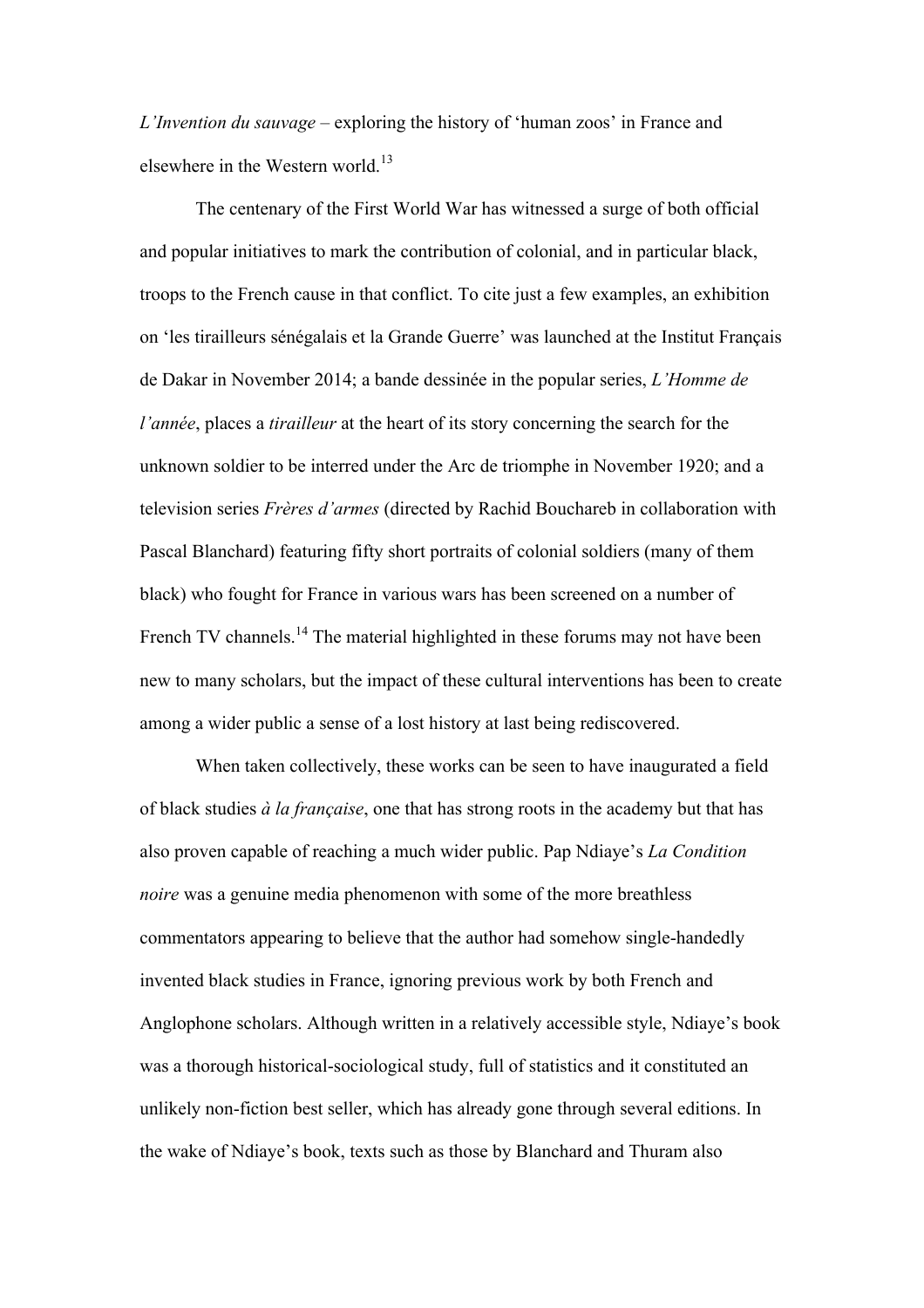enjoyed popular and critical success. Indeed, Blanchard's handsomely produced volume sold out in the run-up to Christmas 2011, suggesting that the story of blackness in France had attained the level of acceptability that allowed it to be offered as a stocking filler.<sup>15</sup>

In many respects, the media championing of Ndiaye's volume mirrored the frenzy that had earlier surrounded the edited volume, *La Fracture coloniale* (2005), which was published shortly before the riots that rocked the poor suburbs of many French cities in October–November 2005, and was either adopted or rejected (depending on the author's political standpoint) as a useful prism through which to attempt to comprehend the events unfolding around the country.16 Indeed, the 'black debate' that has been launched in France is inextricably bound up in the 'postcolonial debate' that emerged around 2005 and encompasses the memory of slavery, colonization and the position of 'postcolonial minorities' within the Republic. Ann Laura Stoler summarizes this debate in the following terms:

Colonialism and empire now appear as central threads in the [French] nation's unraveling republican fabric. There is intense disagreement about how they figure, whether a focus on the 'colonial continuum' strengthens urgent demands for social equity or is an irrelevant distraction from them, whether repentance and guilt have shaped politics or politics has replaced good scholarship. Some would argue that the Republic and Empire are now difficult to view as mutually exclusive categories.<sup>17</sup>

Stoler herself is less interested in such questions than in what she refers to as 'the political, personal and scholarly dispositions that have made the racial co-ordinates of empire and the racial epistemics of governance so faintly legible to French histories of the present'.18 It is obvious that, for many scholars, race and the French republic are now on the research agenda in ways that would have seemed unimaginable three decades ago.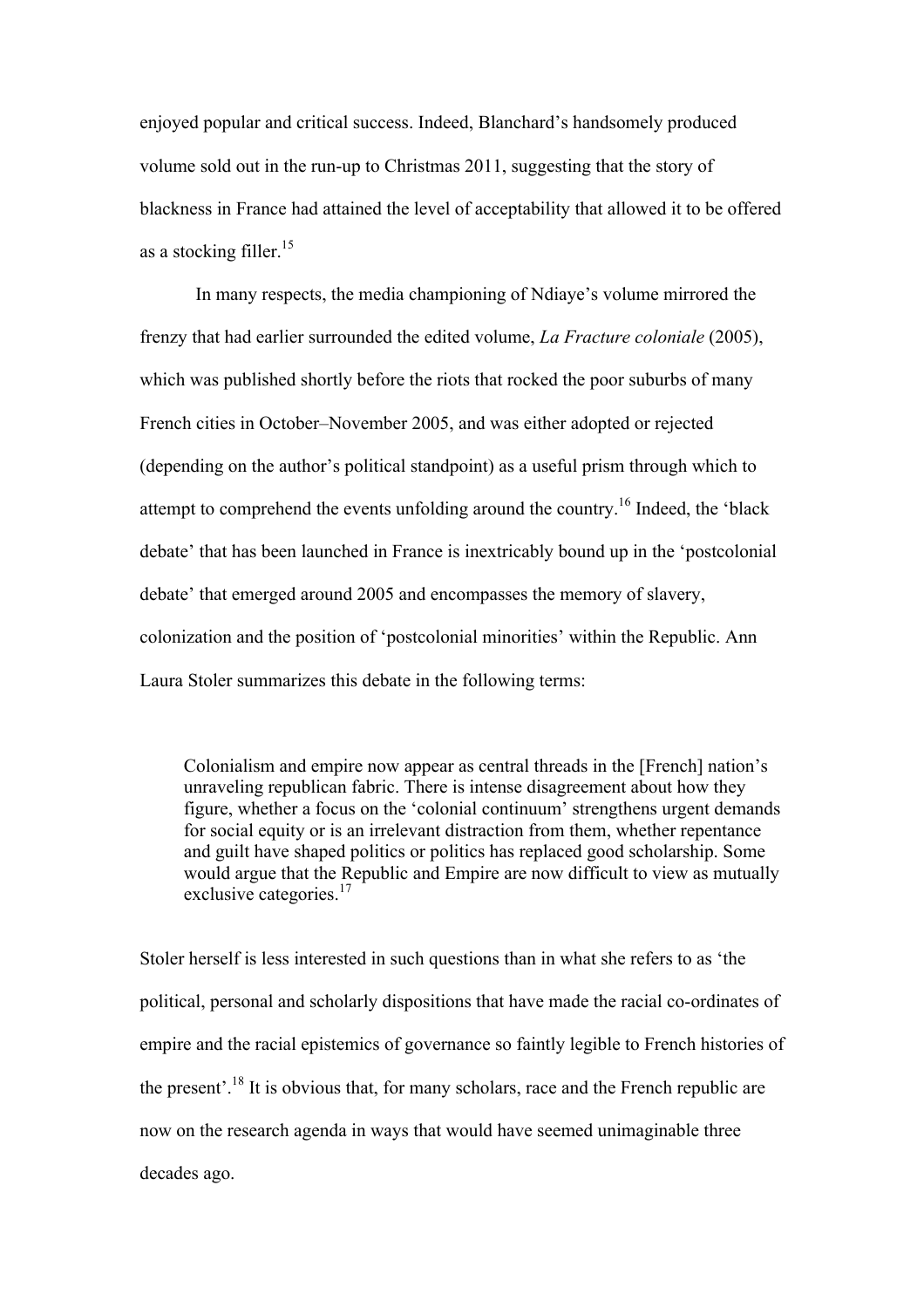If postcolonial studies in France became an acknowledged feature of academic and public discourse in 2005, then it is no coincidence that the same year also witnessed the creation of *Le Conseil Représentatif des Associations Noires* (CRAN), at first under the presidency of Patrick Lozès and, since 2011, under Louis-Georges Tin: the passing of this role from a *Béninois* to a *Martiniquais* illustrating the primarily pan-African nature of black groups in France (although this is not to deny the existence of important differences in the (self-)perception of black Africans and Antilleans, as will be explored further below). CRAN has been a vocal and some would say divisive presence in public debate over the past decade, campaigning against racial discrimination, demanding greater ethnic representation in French public life and, perhaps most controversially, promoting a debate on reparations for slavery. CRAN has given a voice to black issues in a more sustained way than would have been imaginable in 1985 but its very existence has for some in France acted as proof of the rise of an American-style identity politics, whose alleged communitarianism is a threat to the universal Republic.

At the same time, the encounter between black studies and French studies has led to the creation of a distinct area of study in the Anglophone world, not least in North America. Dominic Thomas's *Black France* (2007), which was published a year before Pap Ndiaye's best seller in France, was a landmark work that brought together the different strands of this emerging field of inquiry in a text that examined different cultural forms, contexts and historical periods.<sup>19</sup> 'Black France' has now become a clearly identifiable academic area of study: in 2012, an edited volume with the duallanguage title, *Black France/La France noire* was published by three distinguished North American scholars and new courses have sprung up bearing this label (I teach one myself at the University of Stirling).20 Notions such as 'Afropean literature' have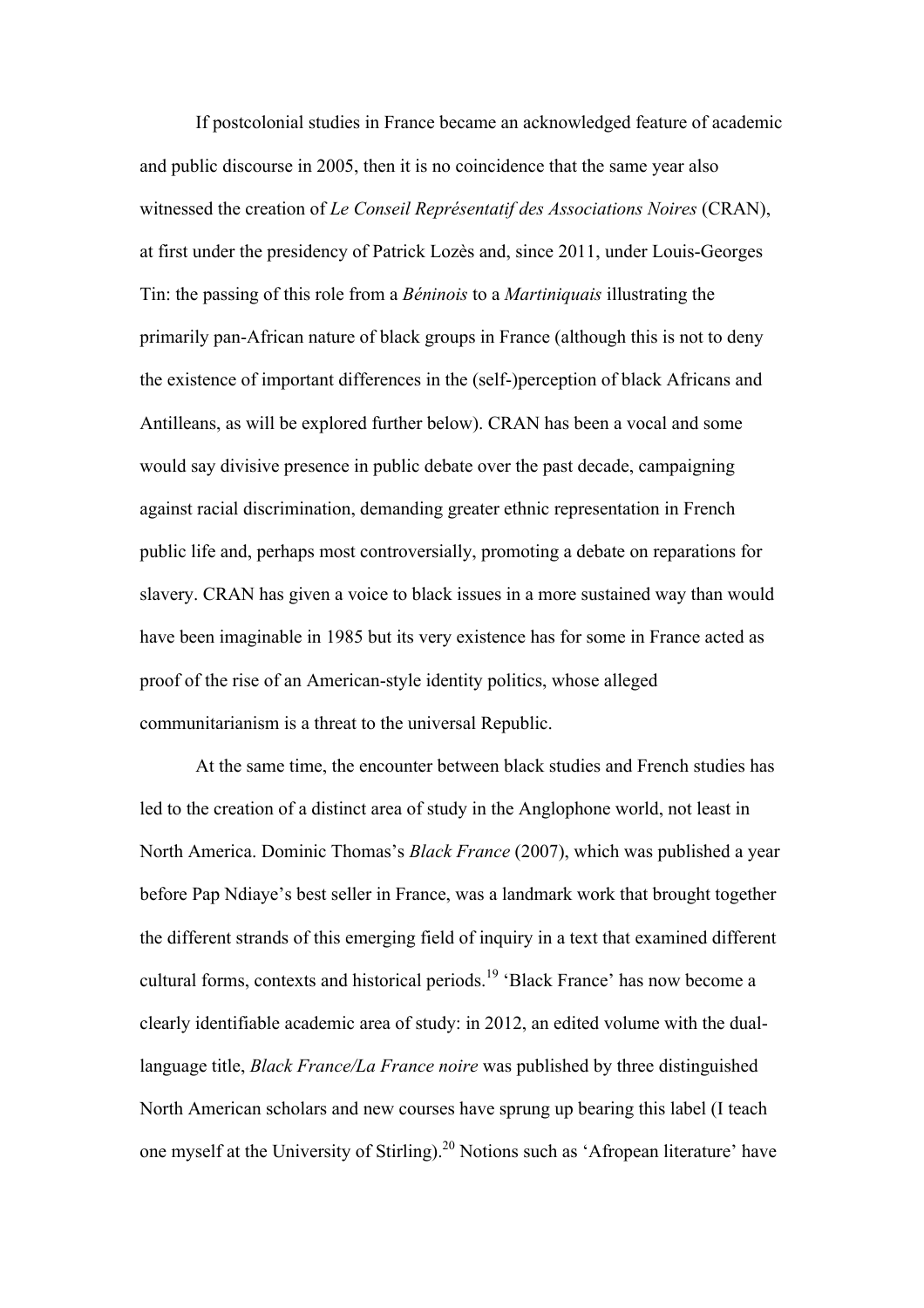also become prominent within the academy and have offered new transnational frameworks within which to situate black writing produced in France.<sup>21</sup> As was indicated above, discussions of 'Black France' are often conducted within the wider context of discussions of a postcolonial France, or even of a 'Racial France' to use the term adopted in the title of a 2011 special issue of *Public Culture*. 22

Talk of the emergence of a new field can serve to occlude the existence of earlier work already engaging with such issues and there are countless books and special issues of journals that one could cite from the 1980s, 1990s and 2000s that were already committed to exploration of the black presence in France.<sup>23</sup> However, as was indicated above, it is no exaggeration to state that, broadly speaking, the notion of 'La France noire' has until recently seemed less of a social or critical given than that of 'La France arabe': for instance, Alec Hargreaves and Mark McKinney's groundbreaking edited volume, *Post-Colonial Cultures in France* (1997) contains a chapter on the latter topic but no separate chapter on Black France.<sup>24</sup> This is largely explained by demographics – there are far more 'Arabes' in France than there are black people – which has given greater visibility to North African culture but has also given rise to more pronounced fears regarding a Muslim takeover of France (a fear so clearly exploited by Michel Houellebecq in his latest novel, *Soumission*). Black people may predominantly have been viewed at various times in modern French history as objects of fear, laughter, contempt or even admiration for their physical or sensual qualities but they have rarely induced the sense of existential panic that is reserved for 'les Arabes'. The case of Amedy Coulibaly and the authors of similarly violent anti-Semitic crimes – most notably, the brutal torture and murder of Ilan Halimi by a gang led by French Ivorian Youssouf Fofana in 2006 – has troubled the more benign perception of the black community, and those fears that have arisen have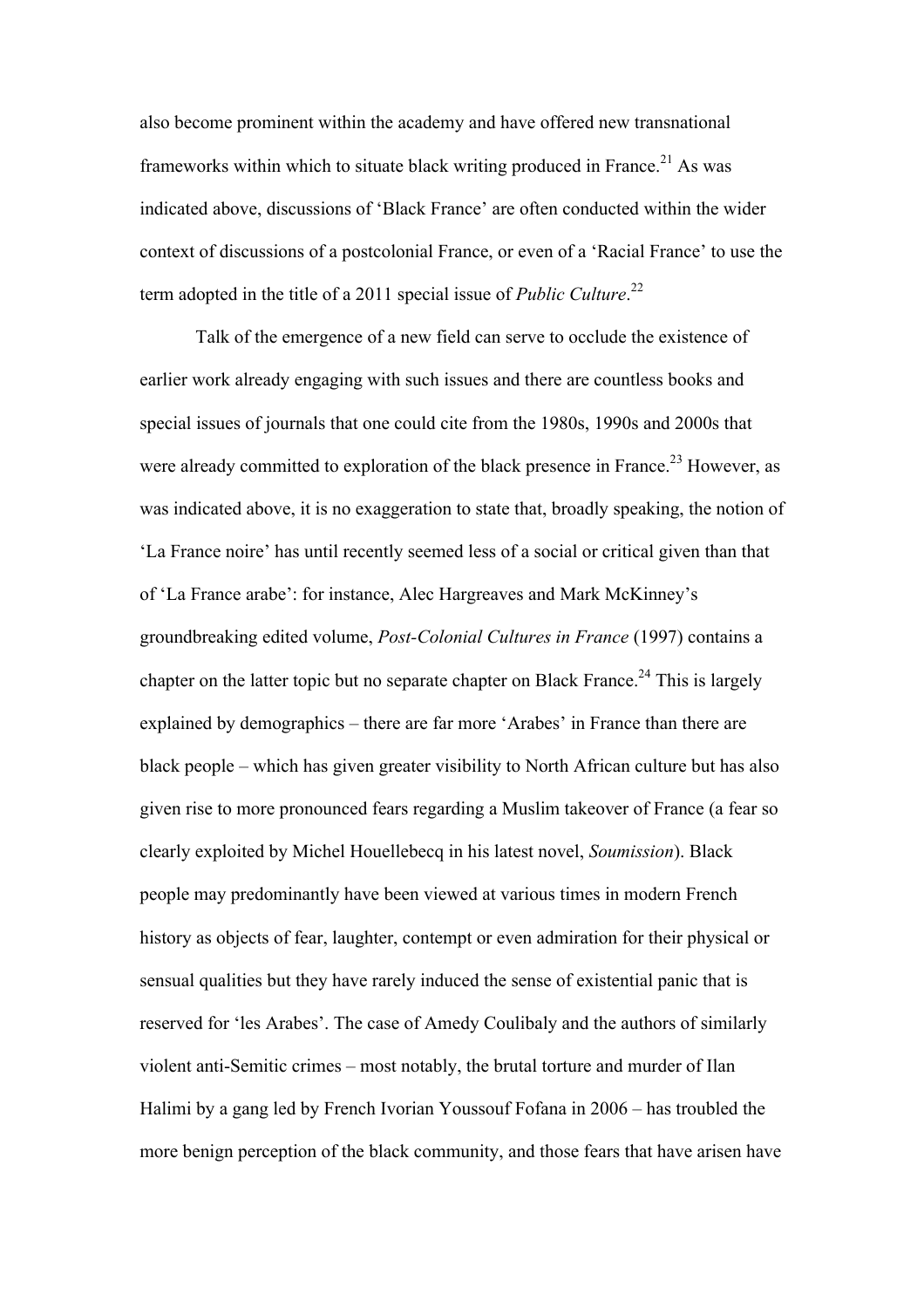been focused primarily on (Muslim) sub-Saharan Africans. The Antillean population in France, which is largely Christian and/or secular Republican, is widely perceived to be far more 'integrated' than its often Muslim African counterparts. In addition, the former are all French citizens who have not generally had to struggle for acceptance within metropolitan France to the same degree as persons of sub-Saharan origin, who even when born in France are perceived to be 'foreign'. Whether the broad pan-Africanist identity that is exemplified by CRAN will survive the spread of such polarized perceptions remains to be seen.

The current projection of an identity broadly defined as that of a 'Black France' is undoubtedly, in part, a response to the marginalization of black people in France and to the thoughtless categorization of all young people in the *banlieues* as undifferentiated *jeunes issus de l'immigration*. I would argue, however, that the emergence of the notion of a 'Black France' has far more to do with the growing selfawareness and self-confidence of people of colour in France than with the majority population's fears about black people. Rather than attempting an exhaustive overview of the different areas of French culture in which black questions have been to the fore in recent times – sport, music, cinema, politics, media representations –, the remainder of this article will instead focus on two prominent black individuals in France whose writings and/or actions have placed them at the centre of debates on this emerging Black France: Christiane Taubira and Lilian Thuram.

### **Christiane Taubira: politics, race, memory**

The French parliamentary deputy for Guyana, Christiane Taubira, is arguably the person of colour who has enjoyed the greatest political power and authority in the entire Fifth Republic. She was appointed *Garde des Sceaux* at the beginning of the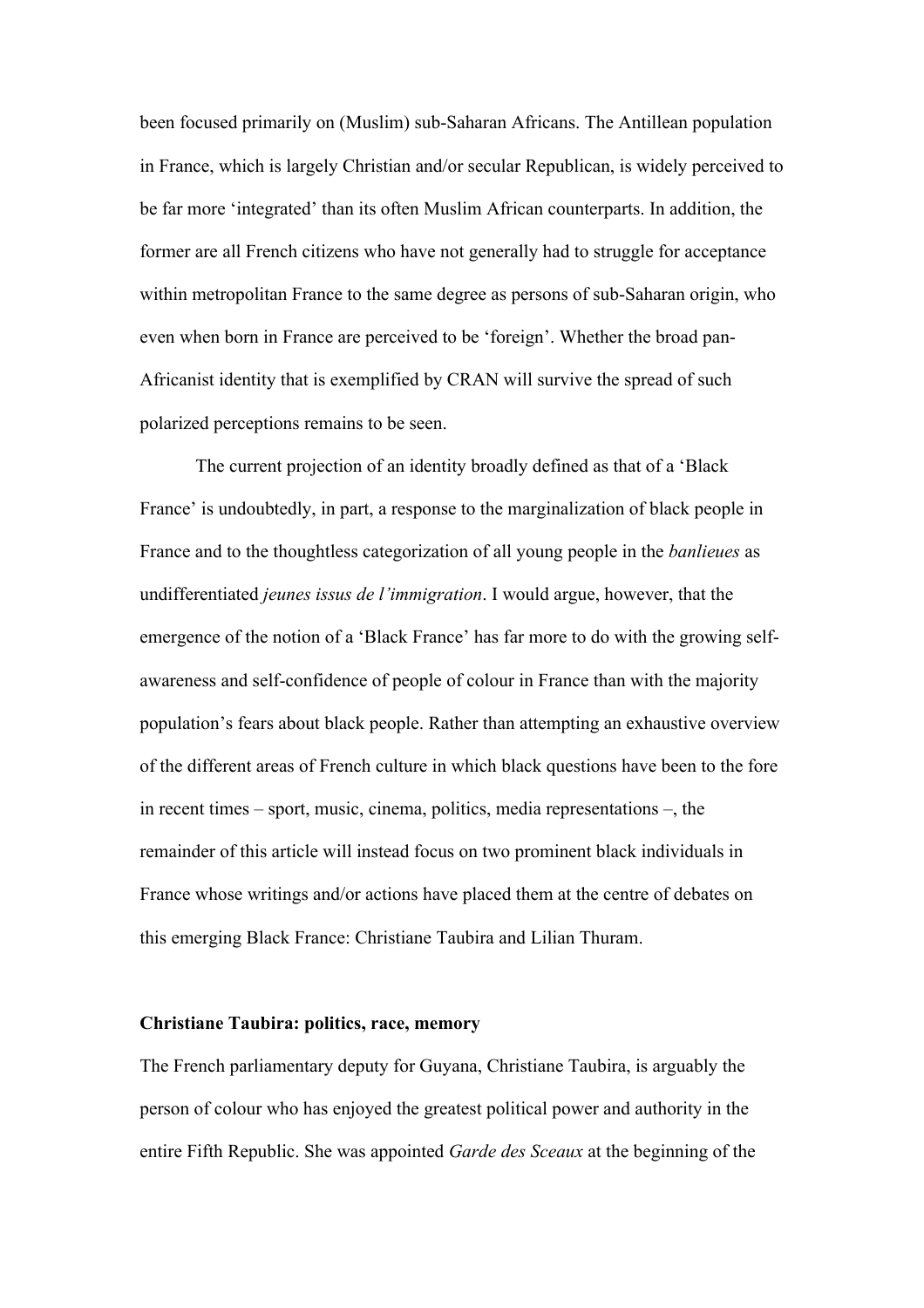2012 parliament and, as will be explored below, has in this role been charged with piloting through the *Assemblée nationale* some of the most controversial of François Hollande's policies. First elected to parliament in 1993, she came to national prominence in 2001 when she played a central role in the passing of the *loi tendant à la reconnaissance de la traite et de l'esclavage en tant que crime contre l'humanité*, which has widely become known as the *loi Taubira*. A year later, she was the candidate chosen by the *Parti radical de gauche* to stand in the Presidential elections, winning 2.32% of the vote (just over 660,000 votes).

The passing of the *loi Taubira* was intended to mark a Republican consensus around the history of slavery, signalling recognition of the past suffering endured by current French citizens in the Caribbean DOMs: that is, this was primarily a gesture towards a group *within* the contemporary nation. However, in the decade since this legislation was passed, it has become all too obvious that no such Republican consensus exists. Instead, the *loi Taubira* inspired right-wing politicians and colonial nostalgics to promote similar legislation celebrating France's colonial past, which led to the *loi du 23 février 2005*, whose infamous fourth clause stated that: 'Les programmes scolaires reconnaissent en particulier le rôle positif de la présence française outre-mer, notamment en Afrique du Nord et accordent à l'histoire et aux sacrifices des combattants de l'armée française issus de ces territoires la place éminente à laquelle ils ont droit'. For their part, French historians have decried the interference of legislators in the recording, interpretation and teaching of history from whatever political perspective.<sup>25</sup>

Taubira's activism on issues of racial history has made her a figure of hate for many on the right in France. This became evident early in her tenure as *Garde des Sceaux* when she was at the forefront of the Ayrault government's drive to introduce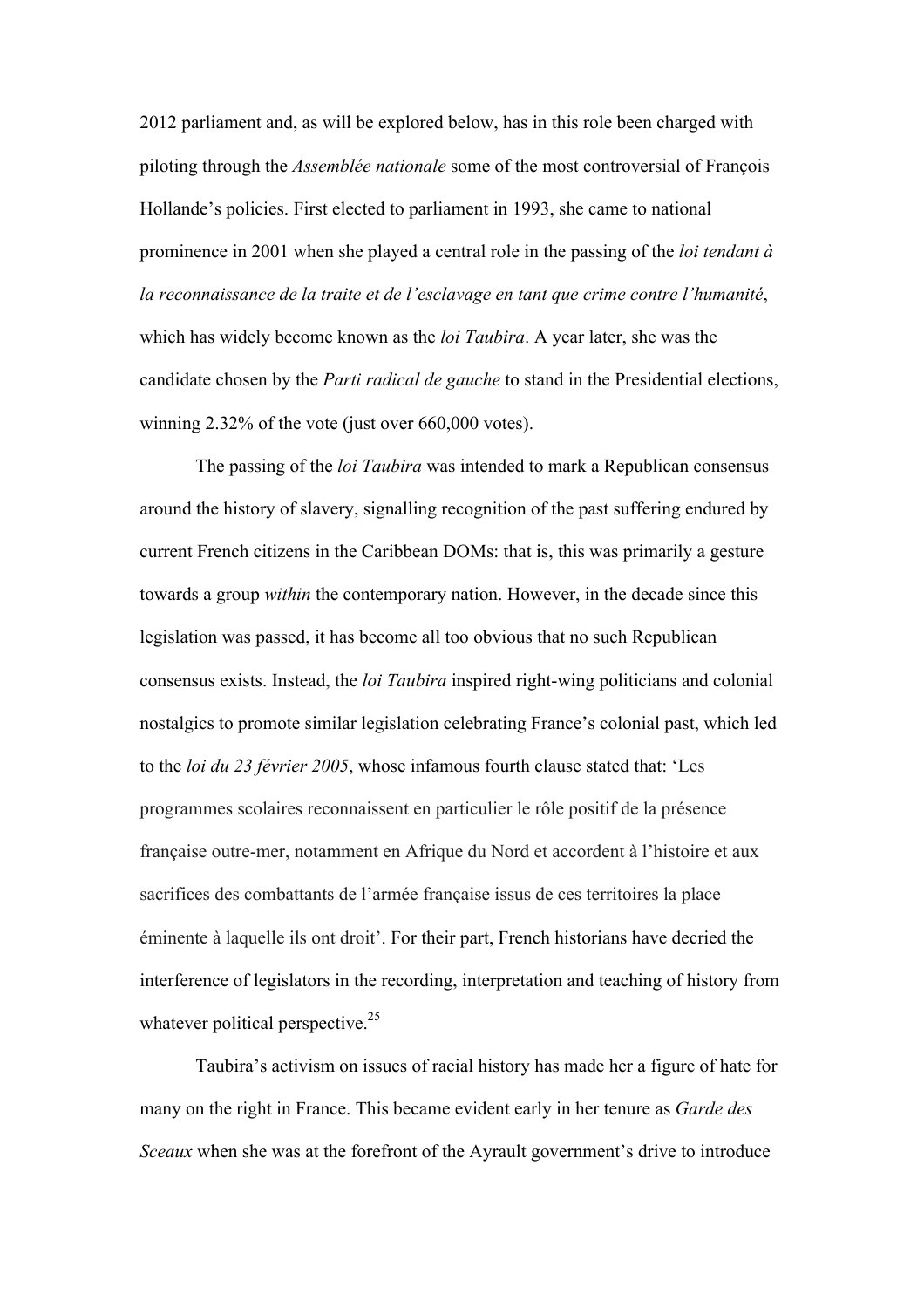legislation to legalize gay marriage. It was striking that the virulent right-wing Christian opposition to the bill regularly veered off into barely concealed racist slurs as is illustrated by three separate incidents in November 2013 at the height of the debate: a 12-year-old boy taunted her with a banana at a demonstration against the bill; shortly afterwards, Anne-Sophie Leclere, a member of Marine Le Pen's National Front party, created a photo-montage showing Taubira alongside a baby monkey (with the captions 'À 18 mois' and 'Maintenant') which was posted on her Facebook page; finally, at the end of the month, the extreme right-wing magazine, *Minute*, placed a photo of Taubira on its front cover alongside the headline: 'Maligne comme un singe, Taubira retrouve la banane<sup>'. 26</sup> That Taubira's actions in support of legislation with no connection whatsoever to questions of race should elicit such an openly racist response is evidence that, for a certain segment of the majority French population, the colour of her skin disqualified her from high office. Over the past three years, she has thus come to act as a symbol of French diversity and equality while at the same time suffering the type of racist abuse that is an absolute denial of Republican principles of equality.

## **Lilian Thuram: diversity and integration**

The multiracial French football team that won the 1998 World Cup were immediately heralded as symbols of the successful integration of France's postcolonial minorities. Subsequent events – from the electoral success of Jean-Marie Le Pen in 2002 to the suburban riots of 2005, through the harshly anti-immigrant tone of President Nicolas Sarkozy's national identity debates to the tragedy of the *Charlie Hebdo* massacres – have underlined the prematurely celebratory nature of this initial response.<sup>27</sup> It is in this troubled context that the former player Lilian Thuram has decided to use his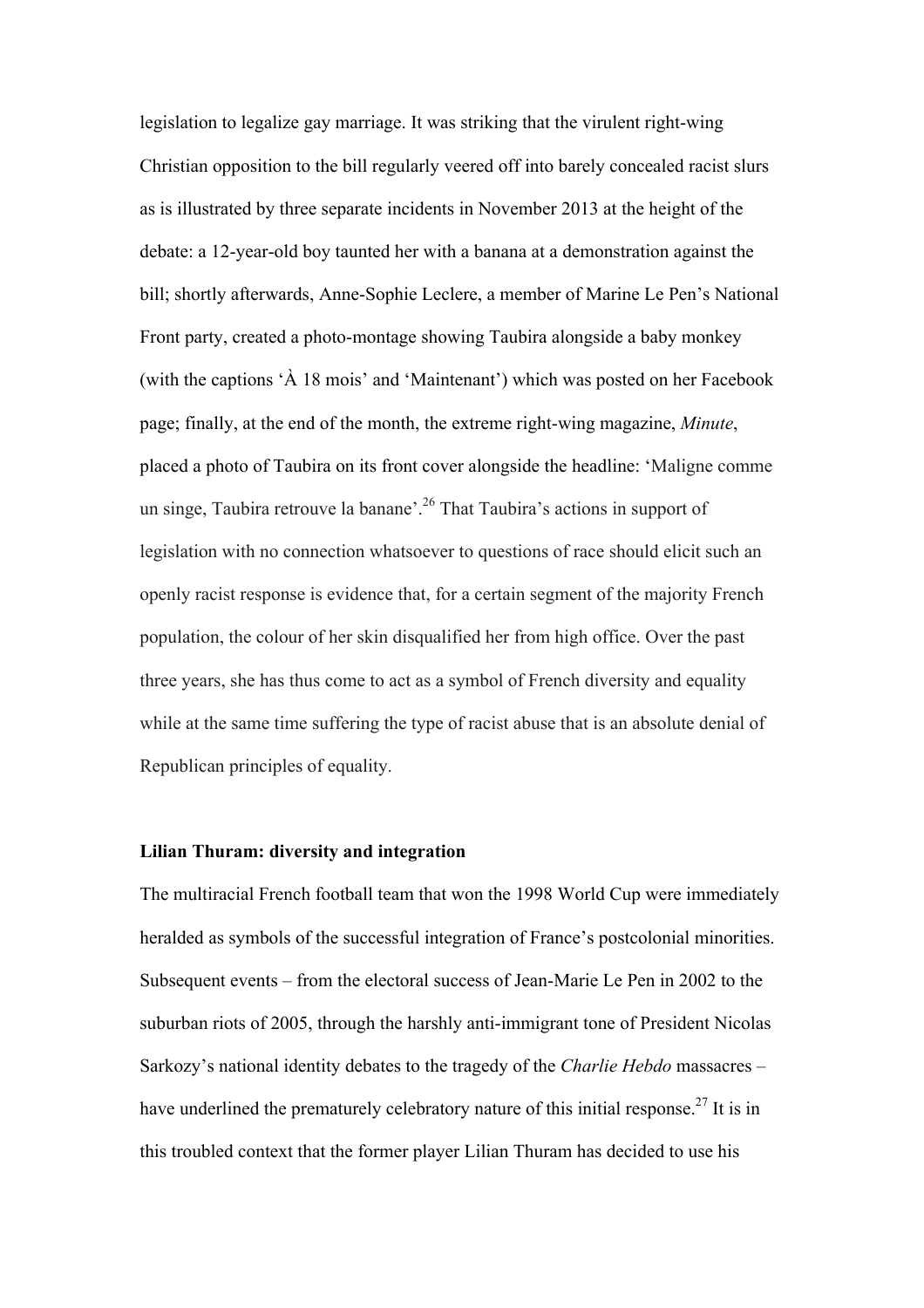status as an icon of the 1998 team to become a public figure who regularly speaks out on issues of race, identity and memory.<sup>28</sup> Thuram was born in Guadeloupe, but his family moved to mainland France in 1981, and settled in the Parisian suburb of Bois-Colombes. He was part of the most successful generation of French footballers, and he still holds the record number of appearances (142) for the French national team. Thuram thus brings a huge amount of symbolic capital with him into his chosen postfootball role as a public figure seeking to combat racism.

Thuram's numerous interventions on issues of race have over the past decade been marked by two key features: firstly, there is a clear rejection of the notion of integration, for he consistently stresses 'le droit à la différence' which is a deeply problematic concept in the context of the universal French republic; secondly, he makes consistent use of what Mireille Rosello has identified as a 'tactical universalism', that is an appeal to the universal values of the Republic to defend minority rights.<sup>29</sup> For example, in a 2010 interview. Thuram dismissed Sarkozy's national identity debate as follows:

Je ne comprends pas ce questionnement sur l'identité nationale alors qu'elle est inscrite sur tous les frontons de mairie: Liberté, Égalité, Fraternité. Ensuite, il y a l'identité des Français, ce qui est différent. Chaque personne a sa propre identité qu'il construit chaque jour et on ne peut pas gommer ses identités dans une tentation jacobine. 30

In his 2004 autobiography, Thuram had already reflected on the 1998 World Cup and how it had been interpreted by politicians and the media.<sup>31</sup> For Thuram, the 1998 victory had been about the celebration of France's diversity not the successful neutralization of that difference via a conception of integration that he rejected. The victory in 1998 was thus symbolic for Thuram precisely because it promised an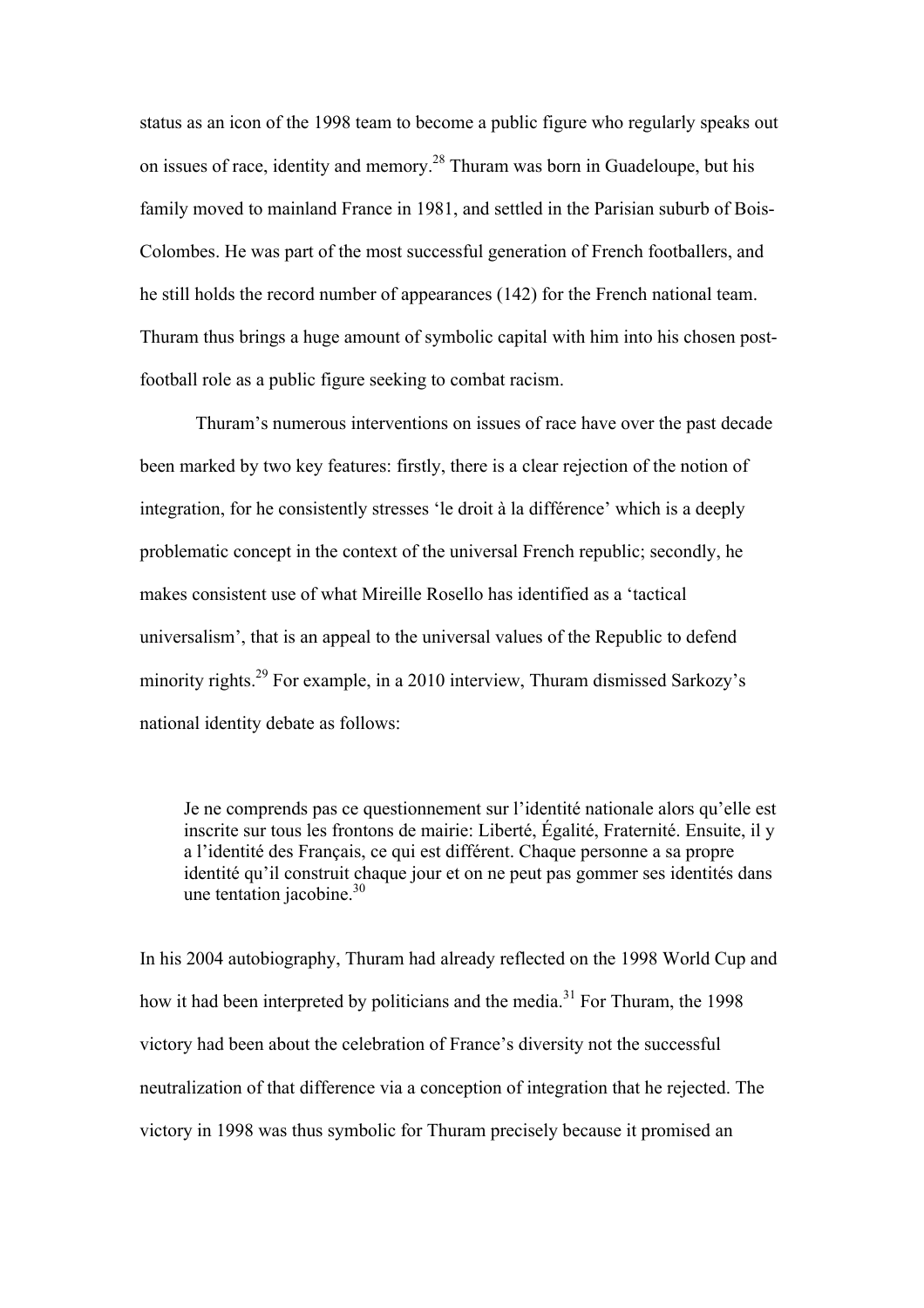alternative model for national identity, one that was not based on notions of integration.

In 2008, the year in which he retired as a professional footballer, Thuram established the *Fondation Lilian Thuram* whose motto is 'l'Éducation contre le racisme'.<sup>32</sup> If star footballers from Barcelona (Thuram's final club) constitute the public-friendly face of the Foundation, the website clearly indicates that the educational dimension of the project is led by a team of prominent researchers. The world-renowned paleoanthropologist Yves Coppens – who identified, in Ethiopia, the fossilized remains of 'Lucy' as the oldest example of human life on earth – is just one member of the eleven-strong scientific committee of the Foundation, alongside other prominent figures such as Pascal Blanchard, Michel Wieviorka, the renowned sociologist, and Tzvetan Todorov, the literary critic and theorist of race and alterity. If his *comité scientifique* provide the reasoned arguments and in-depth knowledge that he lacks, it is Thuram's celebrity and in many ways his aura of authenticity, as a representative from a working-class ethnic minority background, someone who has engaged with race and identity in real life rather than solely in textbooks, that provides the conduit for these ideas to be debated in a popular public forum.

In January 2010, Thuram published *Mes étoiles noires: de Lucy à Barack Obama*, and embarked on a round of print and broadcast media interviews that confirmed his transition from sportsman to public figure. (Although *Mes étoiles noires* is his best-known intervention on race, Thuram has consistently contributed to public debate on these issues in various ways. He is a regular *préfacier* to texts touching on race – for example, see his preface to Thomté Ryam's *Banlieue noire* – and has contributed to a number of manifestos on race and multiculturalism, including an 'Appel pour une République multiculturelle et postraciale' in 2010, and a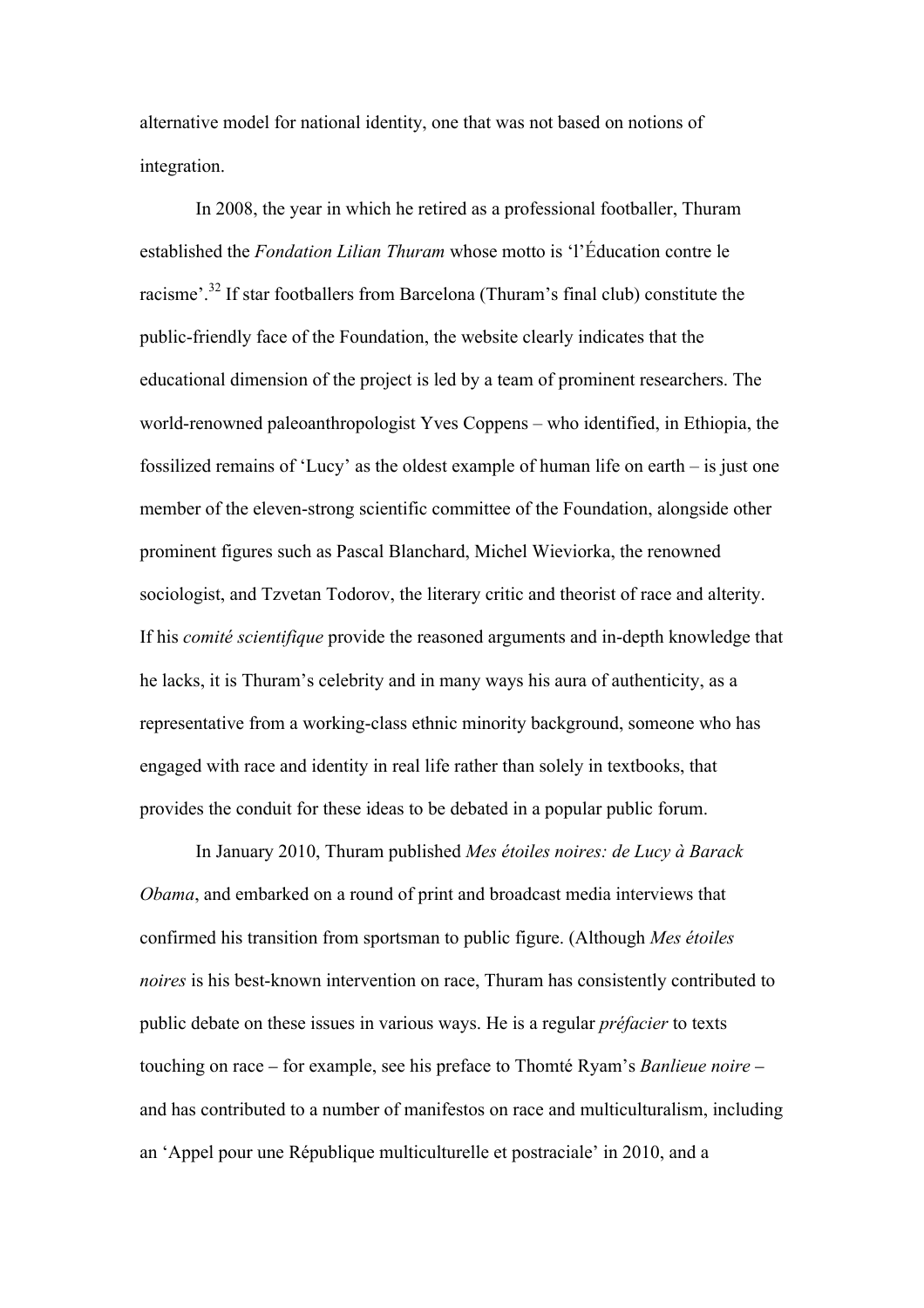*Manifeste pour l'égalité* in 2012.<sup>33</sup>) As its title indicates (the reference to 'black stars' deliberately echoing Marcus Garvey), the book is an eclectic series of portraits of his 'black heroes', which stretches from the Lucy discovered by Yves Coppens to the current US president. As with his website, the primary impulse behind his book is educational. In the introduction, he reflects on the fact that the first time he heard about black people in school was when the class studied slavery. The study of slavery is of course crucial but what upset Thuram was that there was not a single positive role model for black children, and it is this absence that his book seeks to address. If his alternative Pantheon contains figures around whom a genuine Republican consensus might be found such as the Chevalier de Saint Georges, Nelson Mandela or Aimé Césaire, there are other more troublesome figures for a Republican history of the French nation: from the Haitian revolutionaries, Toussaint Louverture and Jean-Jacques Dessalines, to those arch-critics of French (neo-)colonialism, Frantz Fanon and Mongo Beti. The task of changing French society is cast in explicitly Fanonian terms, which involves the deconstruction of the very ways in which people conceive of race: 'l'âme noire, le peuple noir, la pensée noire n'existent pas plus que l'âme blanche, le peuple blanc ou la pensée blanche'.<sup>34</sup> He pre-empts and rejects the dreaded and inevitable charge that he is engaging in 'communitarianism', shattering the unity of the universal Republic by promoting communal minority identities: to create a truly universal Republic, it is necessary to bring an end to racialized forms of thought and perception: 'Seul le changement de nos imaginaires peut nous rapprocher et faire tomber nos barrières culturelles' (p. 9). When one considers that then French President Nicolas Sarkozy had visited the Senegalese capital, Dakar, shortly after his election in 2007 to claim that Africa was a continent outside of history, one can clearly see that a colonial-era racial *imaginaire* did not simply disappear with the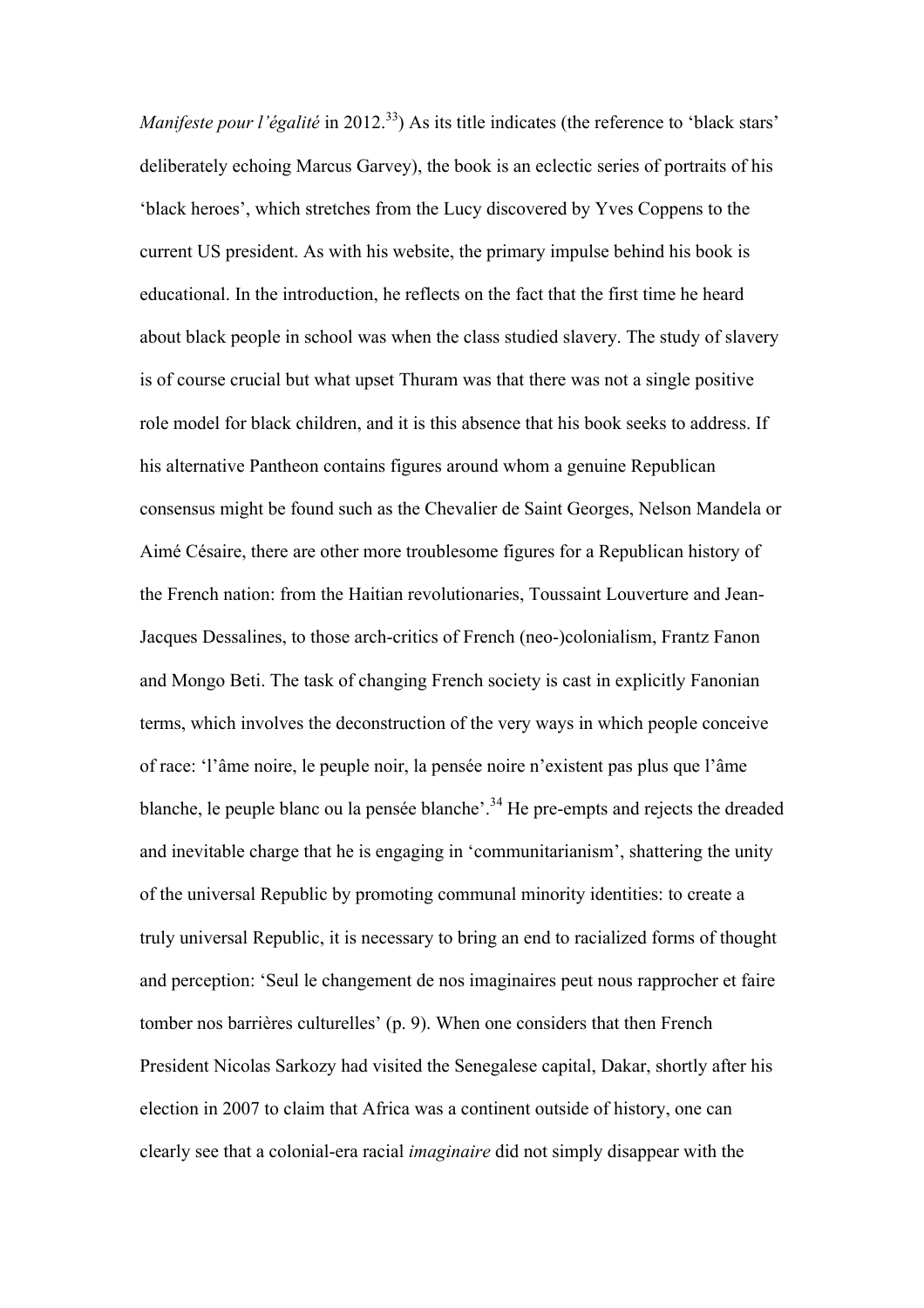formal collapse of empire.<sup>35</sup> Under Hollande, there have been clear attempts to row back from Sarkozy's racial and colonialist excesses but the open racism towards Christiane Taubira that was mentioned above illustrates that racialized thought has not disappeared with the passage of the presidency from the right to the socialists.

#### **Conclusion**

In the 2011 film, *Intouchables* (directed by Eric Toledano/Olivier Nakache), Omar Sy, a black French actor of Senegalese origin, plays Driss, an unemployed young *banlieusard* who forms an unlikely odd-couple friendship with the rich paraplegic man he is hired to care for. The film was a runaway box office success, attracting a remarkable audience of 19 million in France alone. The film was adored by many critics who argued that the film finally allowed a predominantly white French audience to embrace a black French character, while others dismissed it as a rehashing of tired racial clichés.

At the other end of the comic spectrum lies Dieudonné M'Bala M'Bala who, over the past decade, has arguably become the most notorious black figure in France. Born to a white French mother and a Cameroonian father, he grew up in a relatively privileged middle-class household in the suburbs of Paris. Originally a figure broadly of the left, he has gradually veered towards a far right, anti-Semitic agenda that manages to embrace aspects of a Front National agenda while simultaneously espousing the hate-filled ideas of a minority of the black community towards Israel and Jewish people more generally. In typically provocative fashion, he commented on Facebook shortly after the terror attacks of January 2015 that 'Je me sens Charlie Coulibaly', setting his face against the overwhelming expression of solidarity towards the victims, instead expressing a grimly comic solidarity with Amedy Coulibaly.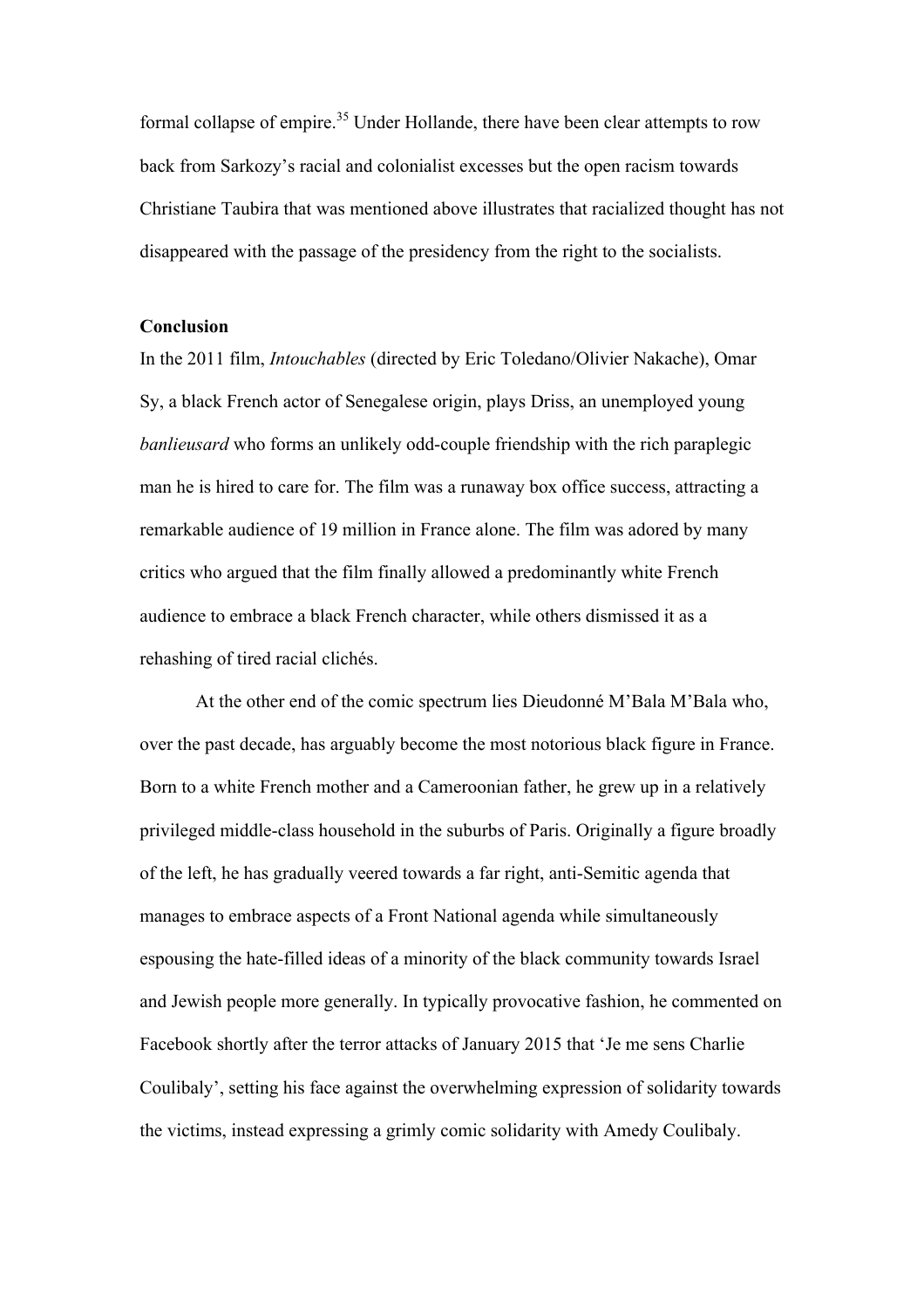I would argue that these final two case studies encapsulate the ambivalence surrounding the position of black people in contemporary France. Depending on one's point of view, *Intouchables* invites us to laugh with, or at, the black male *banlieusard*. However, perhaps most significantly, it also signifies the acceptance of black characters within a longstanding, popular French comic tradition. As for Dieudonné, he may appear to some in France as the bastard offspring of the light entertainment wings of ISIS/FN but what is most striking from my perspective here is that his audience is so racially mixed; those who claim most vocally that his inverted Nazi salute, the *quenelle*, is merely an anti-Establishment gesture are often young white French people who situate themselves within an anarchic tradition of non-conformism that in many respects shares the ethos that informs *Charlie Hebdo*. *Intouchables* and Dieudonné are quite clearly products of French culture and tradition, but equally they ask questions of that culture that would not have been asked 30 years ago. That is as it should be, for the French nation of three decades ago is, by its very nature, not the same as the French nation in 2015, though contrary to *Le Figaro's* alarmism this does not of course mean that it is no longer French.

<http://www.lemonde.fr/societe/article/2015/01/15/lassana-bathily-heros-de-la-prise-

<sup>&</sup>lt;sup>1</sup> Angélique Chrisafis, 'Charlie Hebdo Attackers: born, raised and radicalized in Paris', *The Guardian*, 12 January 2015: <www.theguardian.com/world/2015/jan/12/ sp-charlie-hebdo-attackers-kids-france-radicalised-paris> [accessed 23 February 2015].

<sup>&</sup>lt;sup>2</sup> See 'Lassane Bathily, héros de la prise d'otages de Vincennes, bientôt naturalisé', *Le Monde*, 15 January 2015: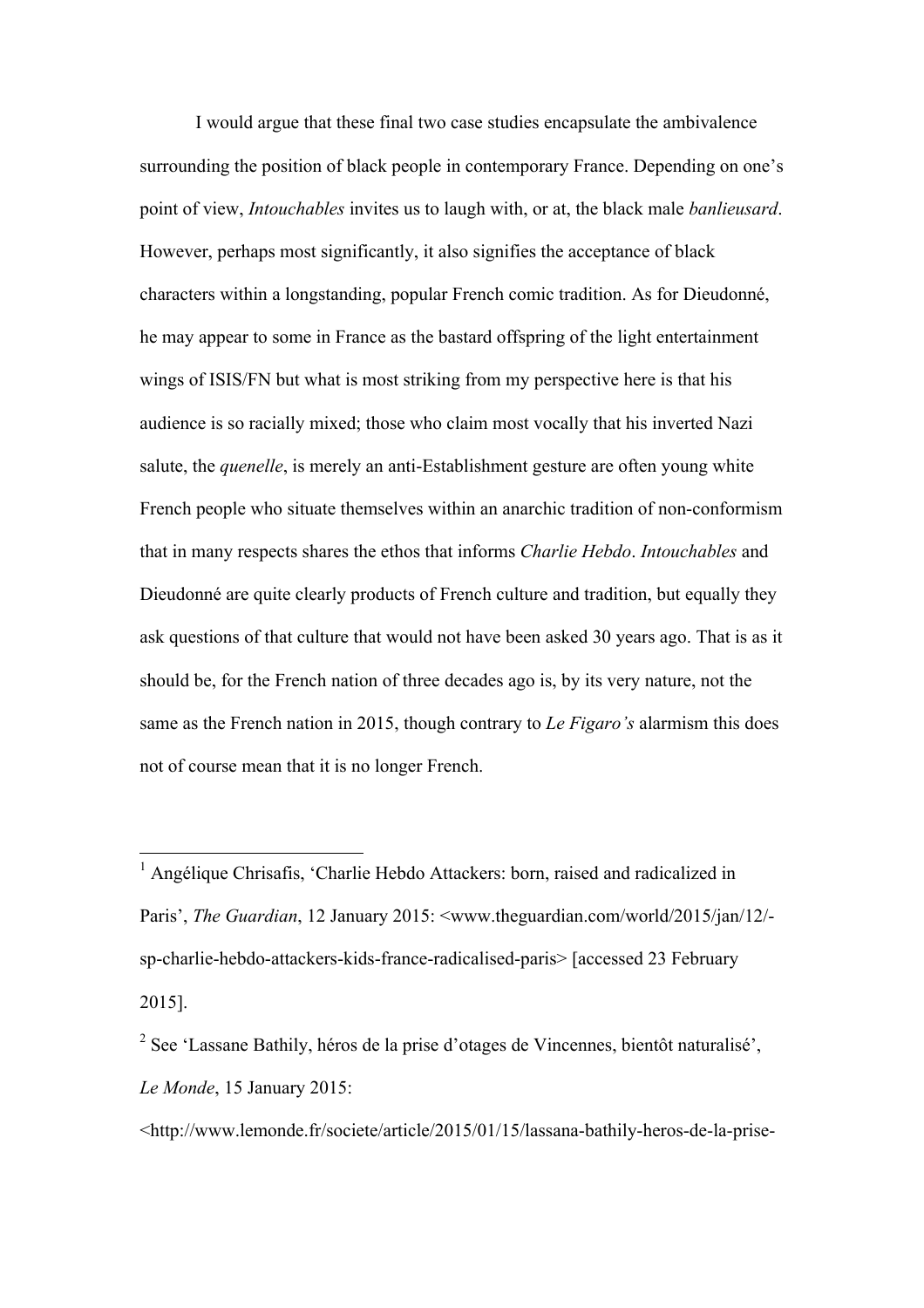d-otages-de-vincennes-bientot-naturalise\_4557248\_3224.html> [accessed 23 February 2015].

 $\overline{a}$ 

<sup>3</sup> See Maryline Baumard, 'Lassana Bathily, "héros" du supermarché cacher, naturalisé français', *Le Monde*, 20 January 2015:

<http://www.lemonde.fr/societe/article/2015/01/20/lassana-bathily-heros-dusupermarche-casher-naturalise-francais 4560032 3224.html> [accessed 23 February 2015].

<sup>4</sup> 'Dossier immigration: serons-nous encore français dans 30 ans?', *Le Figaro magazine*, 26 October 1985.

<sup>5</sup> For an account of Senghor's career and his relationship with Diagne, see David Murphy, 'Defending the "Negro Race": Lamine Senghor and Black Internationalism in Interwar France', *French Cultural Studies*, 24:2 (2013), 161–73.

<sup>6</sup> See, in particular, the polemical tract by Gustave Gautherot, *Le Bolchévisme aux colonies et l'impérialisme rouge* (Paris: Redier, 1930).

<sup>7</sup> Renaud Dély, Pascal Blanchard, Claude Askolovitch and Yvan Gastaut, *Les Années 30 sont de retour: petite leçon d'histoire pour comprendre les crises du présent* (Paris: Flammarion, 2014).

<sup>8</sup> Cited in Dominic Thomas, 'The "Marie Ndiaye Affair" or the Coming of a Postcolonial Évoluée', in *Transnational French Studies: Postcolonialism and Littérature-monde*, ed. by Alec G. Hargreaves, Charles Forsdick and David Murphy (Liverpool: Liverpool University Press, 2010), pp. 146–63 (p. 155). As Thomas notes, another black writer, Gaston Kelman, was only too happy to serve as an advisor to then Interior Minister Eric Besson on the national identity debate. Kelman's essay *Je suis noir et je n'aime pas le manioc* (Paris: Max Milo, 2003) is a fervent defence of the colour-blind Republic.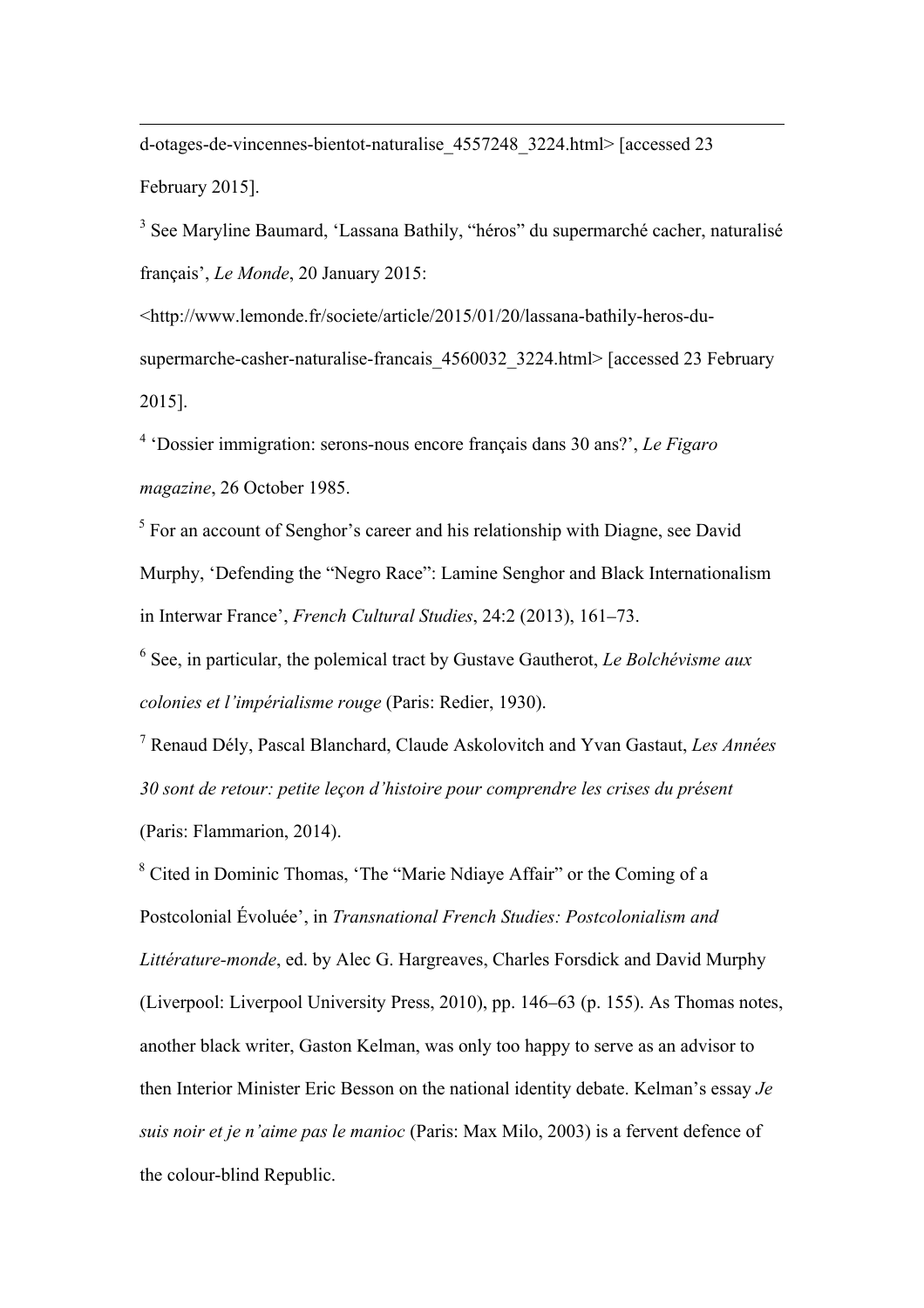<sup>9</sup> Pascal Blanchard et al., *La France noire: trois siècles de présences* (Paris: La Découverte, 2011).

<sup>10</sup> Pascal Blanchard and Juan Gélas, *Noirs de France, de 1889 à nos jours: une histoire de France*. DVD. (Paris: Cie des Phares et Balises, 2012).

<sup>11</sup> Pap Ndiaye, *La Condition noire: essai sur une minorité française* (Paris: Calmann-Lévy, 2008).

<sup>12</sup> Lilian Thuram, *Mes étoiles noires: de Lucy à Barack Obama* (Paris: Philippe Rey, 2010).

 $13$  The exhibition ran from November 2011–June 2012:

<www.quaibranly.fr/fr/programmation/expositions/expositions-

passees/exhibitions.html> [accessed 23 February 2015]. For the festival catalogue, see

Pascal Blanchard, Gilles Boëtsch and Nanette Jacomijn Snoep, *Exhibitions:* 

*l'invention du sauvage* (Arles: Actes Sud, 2011).

 $14$  For details of the exhibition, see  $\leq$ http://www.institutfrancais-

senegal.com/Tirailleurs-la-grande-guerre-a.html> [accessed 23 February 2015]. See Fred Duval, Jean-Pierre Pécau and Mr Fab, *L'Homme de l'année, 1917* (Paris:

Delcourt, 2013). At the time of writing (March 2015), a DVD of *Frères d'armes* is

due for imminent release; for further details, see the programme's website

<www.seriefreresdarmes.com> [accessed 23 February 2015].

<sup>15</sup> Blanchard had, ten years earlier, published a very similar *beau-livre* (with Eric Deroo and Gilles Manceron), entitled *Le Paris noir* (Paris: Hazan, 2001), which did not enjoy the same level of popular success. That *La France noire* was so commercially successful should not be attributed solely to its intrinsic qualities but rather to the propitious conditions it enjoyed at the time of its publication.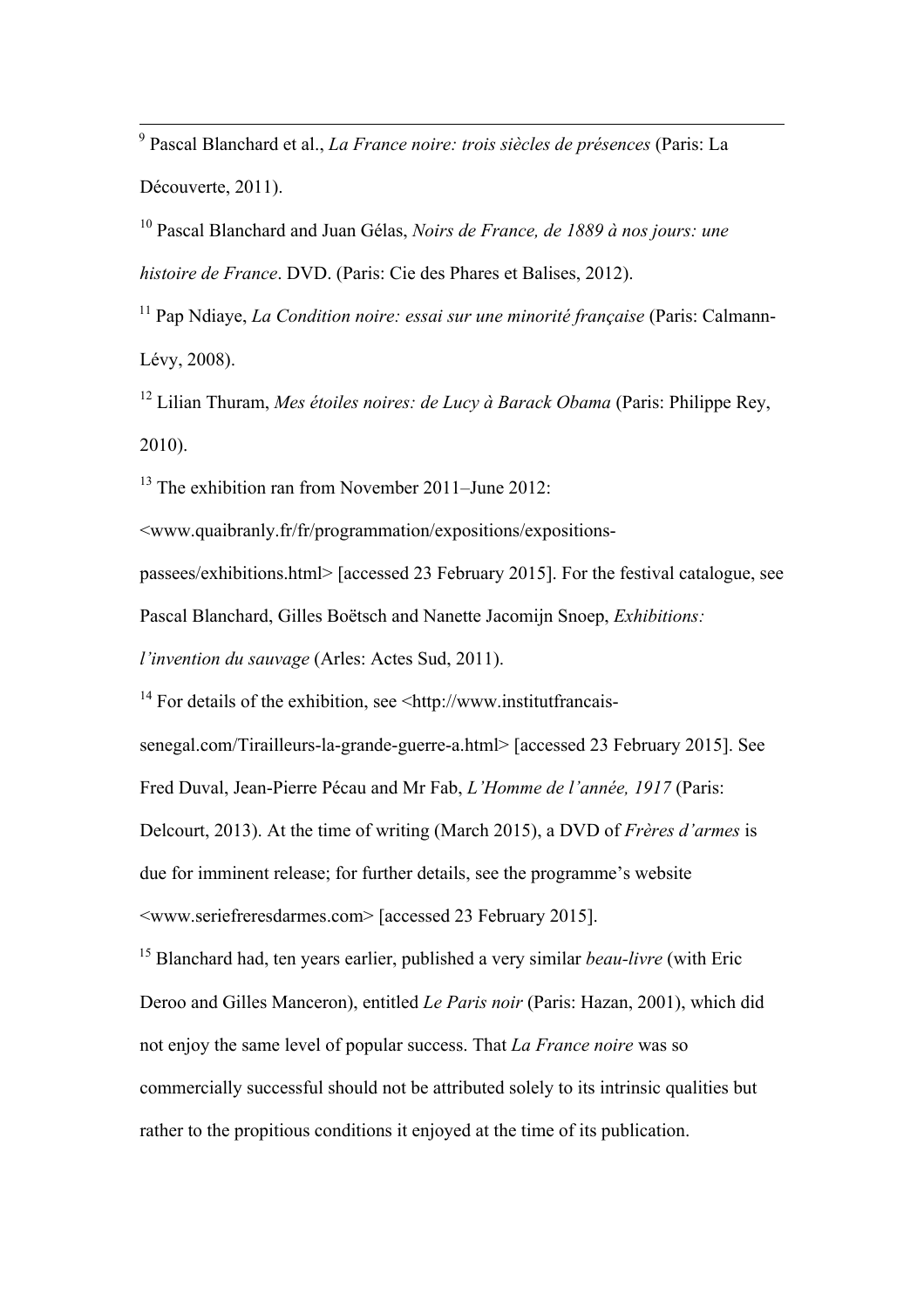<sup>16</sup> *La Fracture coloniale: la société française au prisme de l'héritage colonial*, ed. by

Pascal Blanchard, Nicolas Bancel and Sandrine Lemaire (Paris: La Découverte,

2005). For a discussion of the role of this volume in the emergence of a postcolonial debate in France, see Charles Forsdick and David Murphy, 'Situating Francophone Postcolonial Thought', in *Postcolonial Thought in the French-speaking World*, ed. by Forsdick and Murphy (Liverpool: Liverpool UP, 2009), pp. 1–27.

<sup>17</sup> Ann Laura Stoler, 'Colonial Aphasia: Race and Disabled Histories in France',

*Public Culture*, 23:1 (2011), 121–56 (pp. 136–37).

<sup>18</sup> Stoler, 'Colonial Aphasia', p. 122.

<sup>19</sup> Dominic Thomas, *Black France: Colonialism, Immigration and Transnationalism* (Bloomington, IN: Indiana University Press, 2007). Thomas has further developed his reflections in this area in subsequent works: *Africa and France: Postcolonial Cultures, Migration and Racism* (Bloomington, IN: Indiana University Press, 2013); *Racial Advocacy in France* (*French Cultural Studies*, 24:2 (2013)) .

<sup>20</sup> See *Black France/France Noire: The History and Politics of Blackness*, ed. by Trica Danielle Keaton, T. Denean Sharpley-Whiting and Tyler Stovall (Durham, NC: Duke University Press, 2012). Another important edited volume in the field is *Frenchness and the African Diaspora: Identity and Uprising in Contemporary France* ed. by Charles Tshimanga, Didier Gondola and Peter J. Bloom (Bloomington: Indiana University Press, 2009).

<sup>21</sup> See Sabrina Brancato, 'Afro-European Literature(s): A New Discursive Category?'. *Research in African Literatures*, 39:3 (2008), 1–13; and *Francophone Afropean Literatures*, ed. by Nicki Hitchcott and Dominic Thomas (Liverpool: Liverpool University Press, 2014).

<sup>22</sup> *Public Culture*, 23:1 (2011). Special issue: 'Racial France*'*, ed. by Janet Roitman.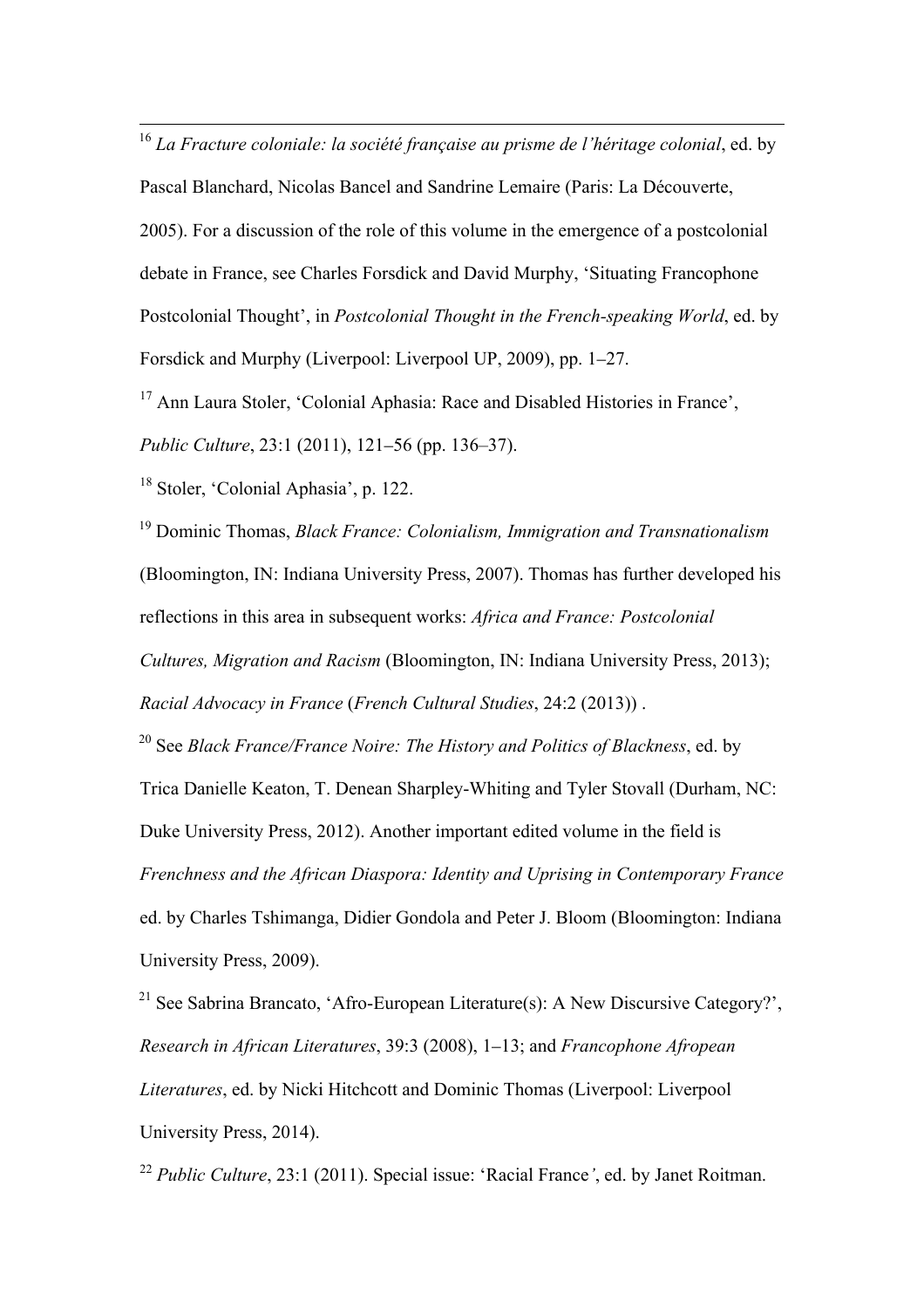<sup>23</sup> See, for example, Philippe Dewitte, *Les Mouvements nègres en France, 1919*–*<sup>39</sup>* (Paris: L'Harmattan, 1985); Tracy Denean Sharpley-Whiting, *Black Venus: Sexualized Savages, Primal Fears, and Primitive Narratives in French* (Durham, NC: Duke University Press, 1999); *Black Paris*, ed. by Sam Haigh and Nicki Hitchcott (*Journal of Romance Studies*, 5:3 (2005)).

<sup>24</sup> See David A. McMurray, 'La France arabe', in *Post-Colonial Cultures in France*, ed. by Alec G. Hargreaves and Mark McKinney (London and New York: Routledge, 1997), pp. 26–39.

<sup>25</sup> In a recent article, Charles Forsdick explores the ways in which certain French port cities have sought to commemorate their historical involvement in the slave trade. See 'Monuments, Memorials, Museums: Slavery Commemoration and the Search for Alternative Archival Spaces', *Francosphères*, 3:1 (2014), 81–98.

<sup>26</sup> A casual Internet search in preparation for this article revealed a whole host of similarly racist imagery aimed at Taubira.

 $27$  The best book on the relationship between football and the postcolonial is Laurent Dubois, *Soccer Empire: The World Cup and the Future of France* (Los Angeles: University of California Press, 2011).

 $28$  For a more sustained analysis of Thuram's intervention on race, see my article, 'When Symbols Start to Speak: Lilian Thuram and the French Identity Debates', *Moving Worlds: A Journal of Transcultural Writings*, 12:1 (2012), 19–28.

<sup>29</sup> Mireille Rosello, 'Tactical Universalism and new multiculturalist claims in postcolonial France', in *Francophone Postcolonial Studies: A Critical Introduction* ed. by Charles Forsdick and David Murphy (London: Arnold, 2003), pp. 135–44. <sup>30</sup> Lilian Thuram, 'Chacun de nous a sa façon de vivre la France', in 'Où en est la France d'outre-mer', *Le Monde*, hors-série, January–February 2010, 7–9 (p. 8).